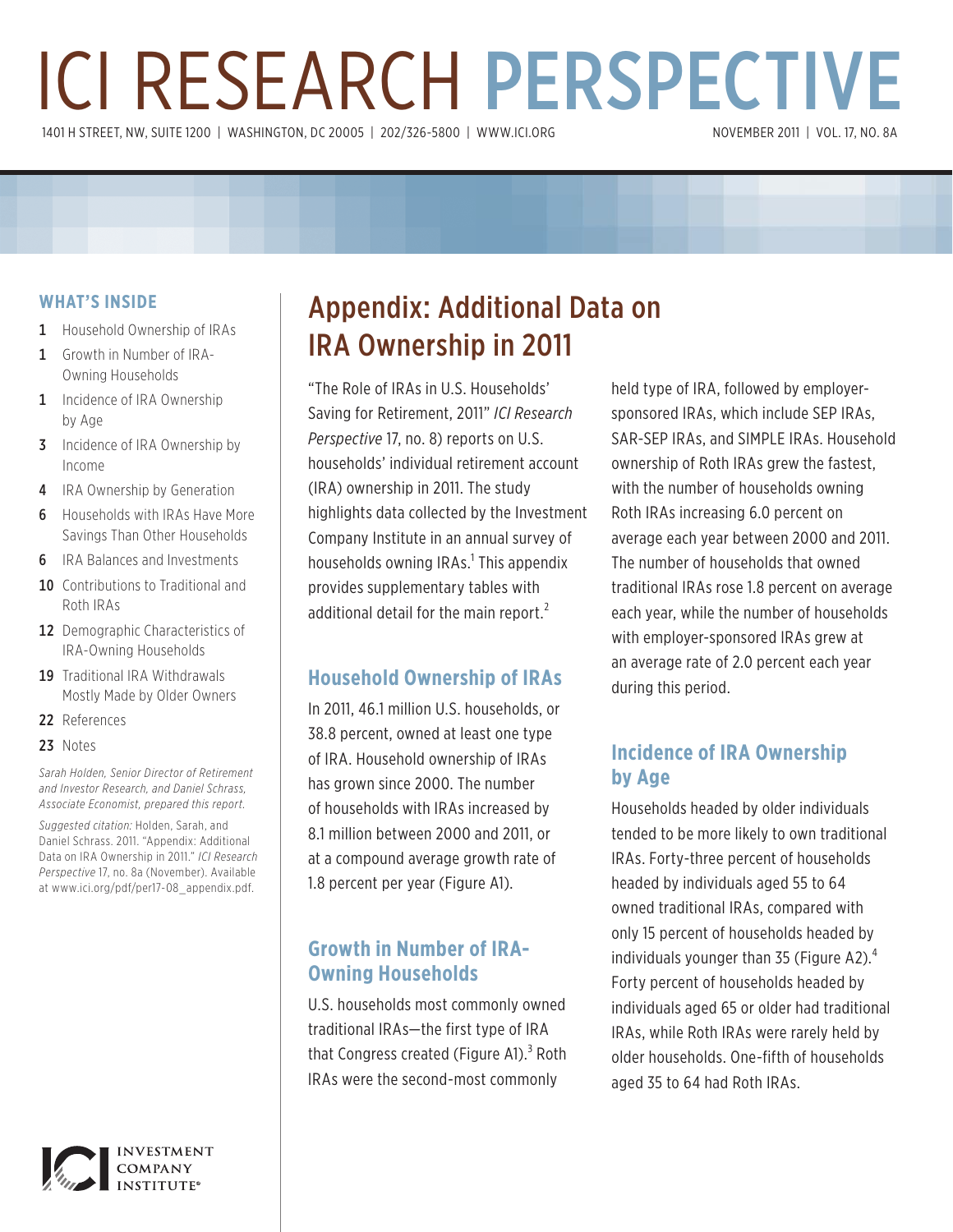#### **U.S. Households Owning IRAs, 2000–2011**

|      | Number of U.S. households<br><b>Millions</b> |                                            |                            |                                                    |                                 | <b>Share of U.S. households</b><br><b>Percent</b> | <b>Memo: total</b>         |                                                               |                                                     |
|------|----------------------------------------------|--------------------------------------------|----------------------------|----------------------------------------------------|---------------------------------|---------------------------------------------------|----------------------------|---------------------------------------------------------------|-----------------------------------------------------|
|      | of IRA <sup>1</sup>                          | <b>Any type Traditional</b><br><b>IRAS</b> | <b>Roth</b><br><b>IRAs</b> | <b>Employer-</b><br>sponsored<br>IRAs <sup>2</sup> | Any type<br>of IRA <sup>1</sup> | <b>Traditional</b><br><b>IRAS</b>                 | <b>Roth</b><br><b>IRAs</b> | <b>Employer-</b><br>sponsored<br>IRA <sub>s<sup>2</sup></sub> | number of<br>U.S. households $3$<br><b>Millions</b> |
| 2000 | 38.0                                         | 30.5                                       | 9.8                        | 7.2                                                | 35.7%                           | 28.7%                                             | 9.2%                       | 6.8%                                                          | 106.4                                               |
| 2001 | 39.2                                         | 31.3                                       | 10.6                       | 8.7                                                | 36.2                            | 28.9                                              | 9.8                        | 8.0                                                           | 108.2                                               |
| 2002 | 38.0                                         | 30.8                                       | 11.8                       | 8.4                                                | 34.8                            | 28.2                                              | 10.8                       | 7.7                                                           | 109.3                                               |
| 2003 | 40.8                                         | 32.9                                       | 13.9                       | 8.3                                                | 36.7                            | 29.6                                              | 12.5                       | 7.5                                                           | 111.3                                               |
| 2004 | 40.9                                         | 33.2                                       | 13.0                       | 9.0                                                | 36.5                            | 29.6                                              | 11.6                       | 8.0                                                           | 112.0                                               |
| 2005 | 43.0                                         | 34.0                                       | 14.5                       | 8.4                                                | 37.9                            | 30.0                                              | 12.8                       | 7.4                                                           | 113.3                                               |
| 2006 | 43.8                                         | 36.3                                       | 15.3                       | 8.8                                                | 38.3                            | 31.7                                              | 13.4                       | 7.7                                                           | 114.4                                               |
| 2007 | 46.2                                         | 37.7                                       | 17.3                       | 9.2                                                | 39.8                            | 32.5                                              | 14.9                       | 7.9                                                           | 116.0                                               |
| 2008 | 47.3                                         | 37.5                                       | 18.6                       | 10.0                                               | 40.5                            | 32.1                                              | 15.9                       | 8.6                                                           | 116.8                                               |
| 2009 | 46.1                                         | 36.6                                       | 17.0                       | 9.6                                                | 39.3                            | 31.2                                              | 14.5                       | 8.2                                                           | 117.2                                               |
| 2010 | 48.6                                         | 38.5                                       | 19.5                       | 9.4                                                | 41.4                            | 32.8                                              | 16.6                       | 8.0                                                           | 117.5                                               |
| 2011 | 46.1                                         | 37.0                                       | 18.6                       | 8.9                                                | 38.8                            | 31.2                                              | 15.7                       | 7.5                                                           | 118.7                                               |

<sup>1</sup> IRA ownership excludes ownership of Coverdell Education Savings Accounts, which were named Education IRAs prior to July 2001.

2 Employer-sponsored IRAs include SEP IRAs, SAR-SEP IRAs, and SIMPLE IRAs.

<sup>3</sup> The number of households is as of March of the year indicated.

Sources: Investment Company Institute Annual Mutual Fund Shareholder Tracking Survey (2000 through 2011) and U.S. Census Bureau

#### *About the Annual Mutual Fund Shareholder Tracking Survey*

ICI conducts the Mutual Fund Shareholder Tracking Survey each spring to gather information on the demographic and financial characteristics of U.S. households. The most recent survey was conducted in May 2011 and was based on a sample of 4,216 U.S. households selected by random digit dialing, of which 1,636 households, or 38.8 percent, owned IRAs. All interviews were conducted over the telephone with the member of the household who was the sole or co-decisionmaker most knowledgeable about the household's savings and investments. The standard error for the 2011 sample of households is  $\pm$  1.5 percentage points at the 95 percent confidence level.

#### *About the IRA Owners Survey*

ICI conducts the IRA Owners Survey each spring to gather information on characteristics and activities on IRA-owning households in the United States. The most recent survey was conducted in May 2011 and was based on a sample of 2,300 randomly selected, representative U.S. households owning traditional IRAs, Roth IRAs, and employer-sponsored IRAs (SEP IRAs, SAR-SEP IRAs, and SIMPLE IRAs). All interviews were conducted over the telephone with the member of the household who was the sole or co-decisionmaker most knowledgeable about the household's savings and investments. The standard error for the total sample is  $\pm$  2.0 percentage points at the 95 percent confidence level. IRA ownership does not include ownership of Coverdell Education Savings Accounts (formerly called Education IRAs).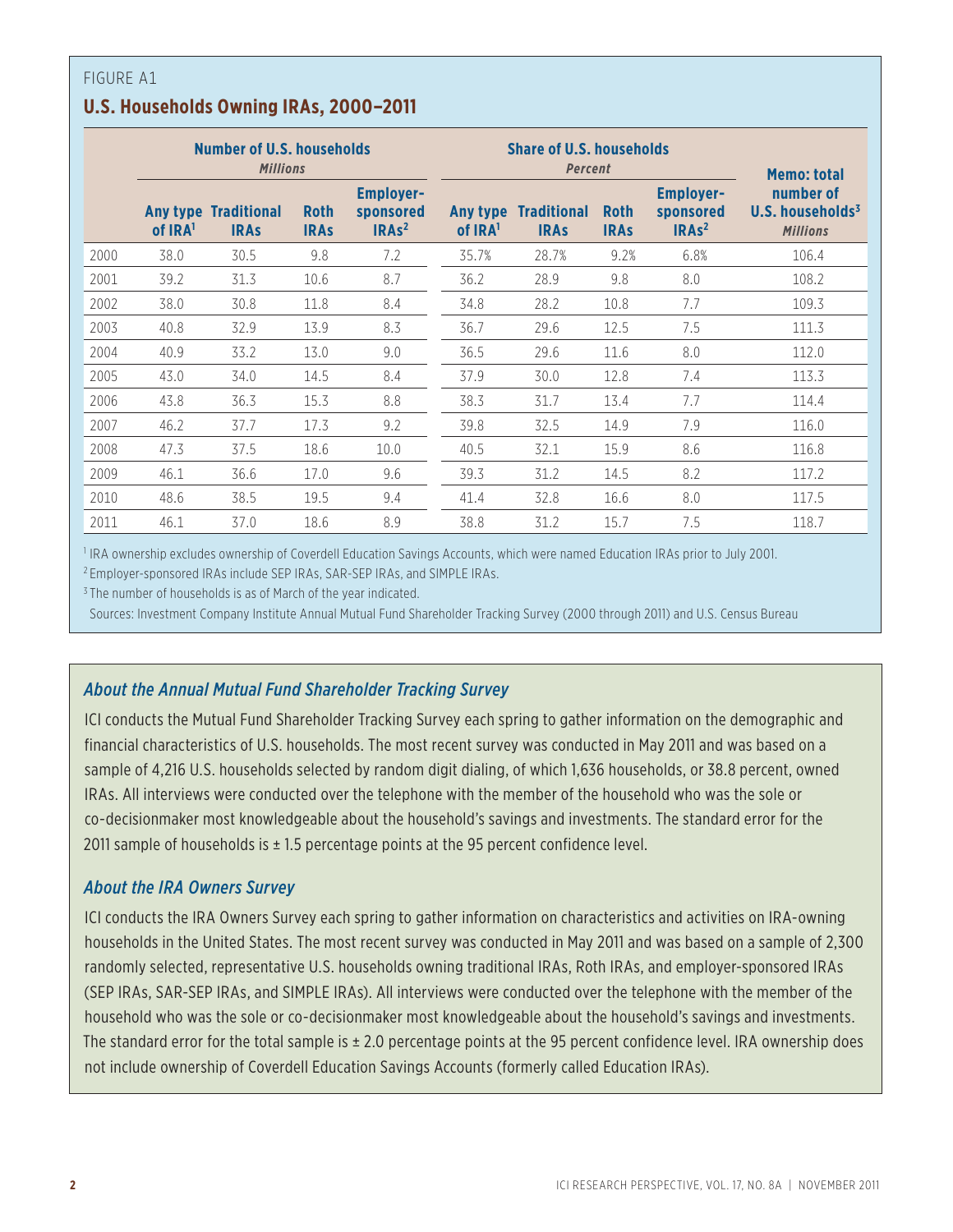

### **Incidence of IRA Ownership by Income**

Household ownership of all types of IRAs also tends to increase with household income (Figure A3). Forty-four percent of households with incomes of \$50,000 or more owned traditional IRAs, compared with 18 percent of households with incomes of less than \$50,000. Twenty-six percent of households with incomes of

\$50,000 or more owned Roth IRAs, compared with 6 percent of households with incomes of less than \$50,000. Twelve percent of households with incomes of \$50,000 or more owned employer-sponsored IRAs. Only 3 percent of households with incomes of less than \$50,000 owned employer-sponsored IRAs.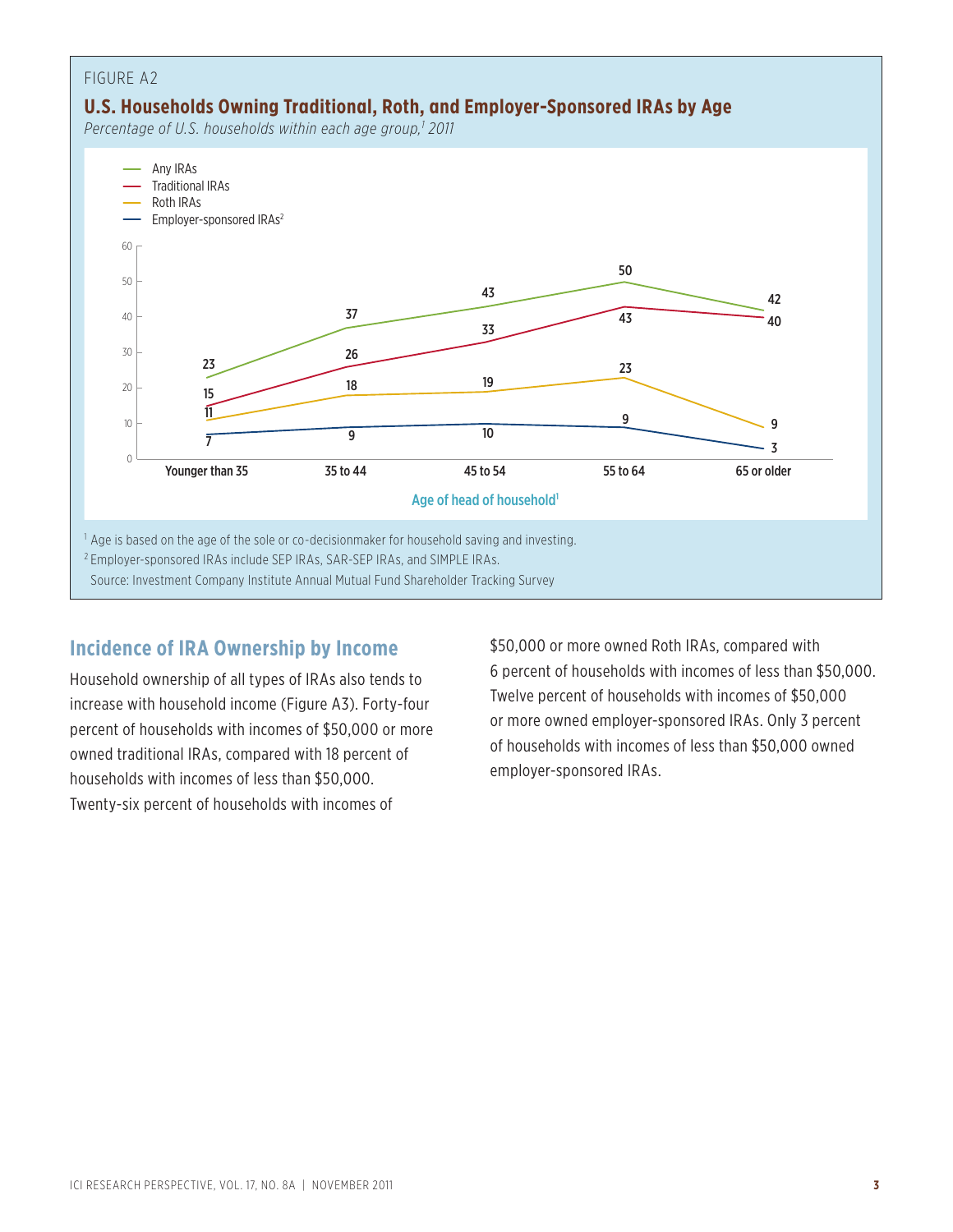### **U.S. Households Owning Traditional, Roth, and Employer-Sponsored IRAs by Household Income**

Percentage of U.S. households within each income group<sup>1</sup> that own the type of IRA indicated, 2011



### **IRA Ownership by Generation**

Multiple generations of Americans owned IRAs, but the incidence of IRA ownership was greatest among households headed by members of the Baby Boom Generation. In 2011, 47 percent of households headed by members of

the Baby Boom Generation owned IRAs (Figure A4). As a result, 44 percent of IRA-owning households were headed by individuals who were members of the Baby Boom Generation (Figure A5).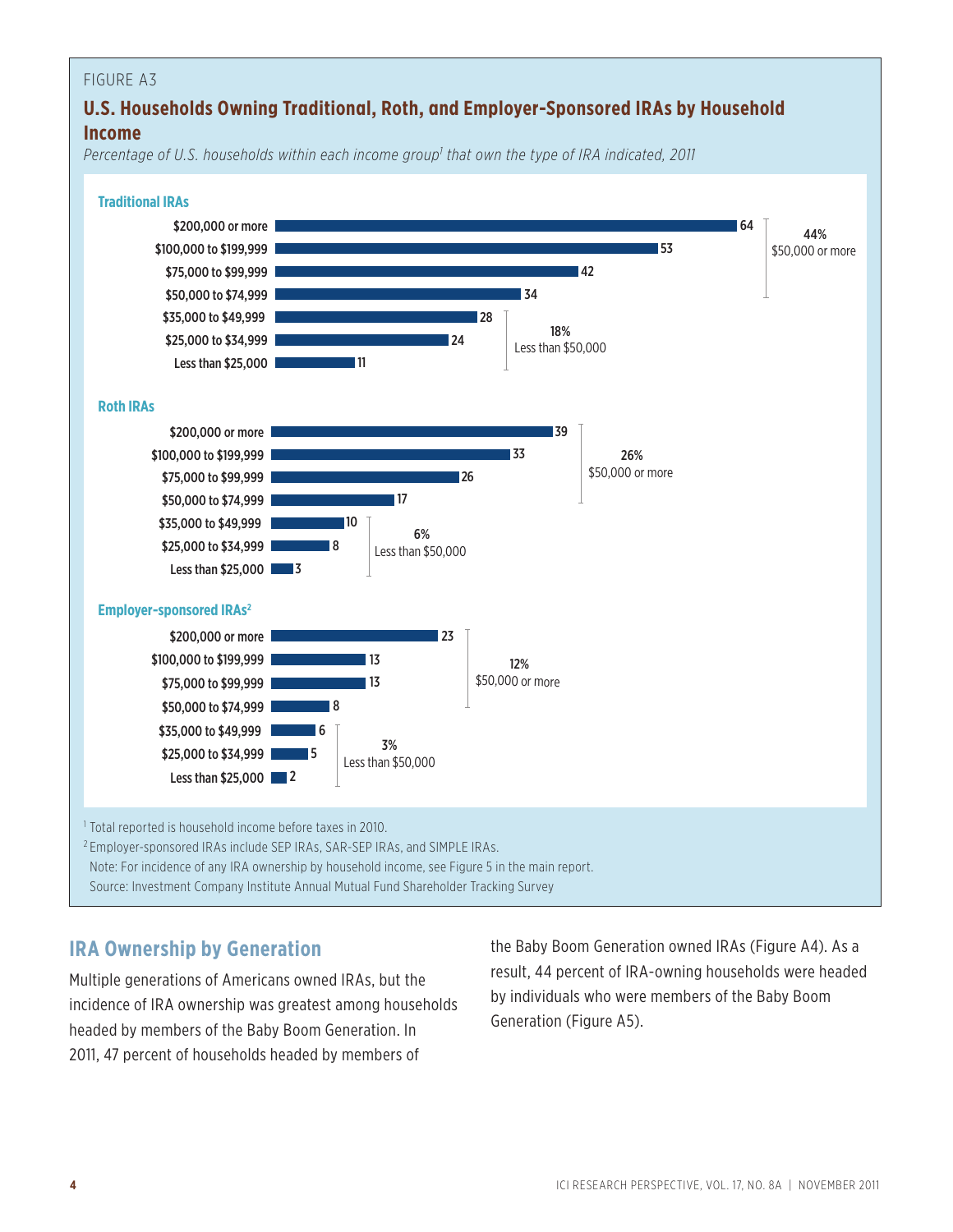

### **Baby Boomers Are 44 Percent of All IRA-Owning Households**

*Percent distribution of households owning IRAs and all U.S. households by generation,1 2011*

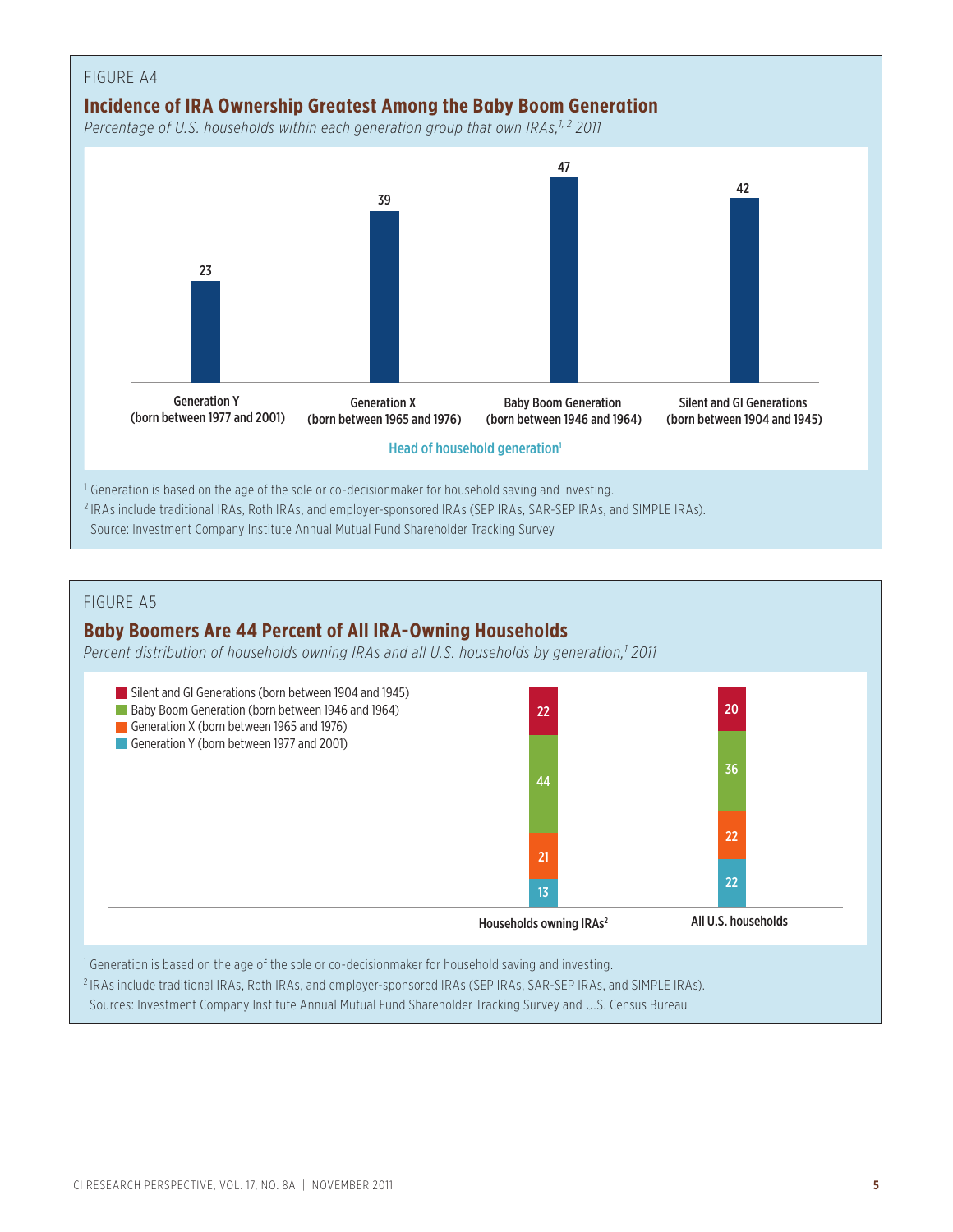Thirty-eight percent of households headed by members of the Baby Boom Generation owned traditional IRAs; 21 percent owned Roth IRAs; and 9 percent owned employer-sponsored IRAs (Figure A6). In 2011, households headed by individuals who were members of the Baby Boom Generation held a significant portion of total IRA assets. Fifty-five percent of all IRA assets were held by households headed by individuals who were members of this generation.<sup>5</sup>

### **Households with IRAs Have More Savings Than Other Households**

Both IRAs and employer-sponsored retirement plans provide workers the opportunity to set aside assets for retirement on a tax-advantaged basis. Households with these formal retirement savings arrangements generally have accumulated greater household financial assets compared with households without these arrangements (Figure A7).

### **IRA Balances and Investments**

Median household financial assets in all types of IRAs was \$42,500 in 2011 (Figure A8). Household financial assets in traditional IRAs tended to be greater than assets in Roth or employer-sponsored IRAs.

Traditional IRAs have been in existence for a greater number of years than the other types of IRAs, and many households' traditional IRAs contain employer-sponsored retirement plan rollovers. Roth IRAs have been available since 1998 and have only had very limited opportunity to receive rollovers from employer-sponsored retirement plans.<sup>6</sup> In 2011, the median amount in Roth IRAs was \$20,000, and the median amount in employer-sponsored IRAs was \$21,000. The median household financial assets in traditional IRAs was \$42,500.

IRAs help individuals and families accumulate savings over time. This is particularly evident when traditional IRA holdings are grouped according to the length of time

#### FIGURE A6



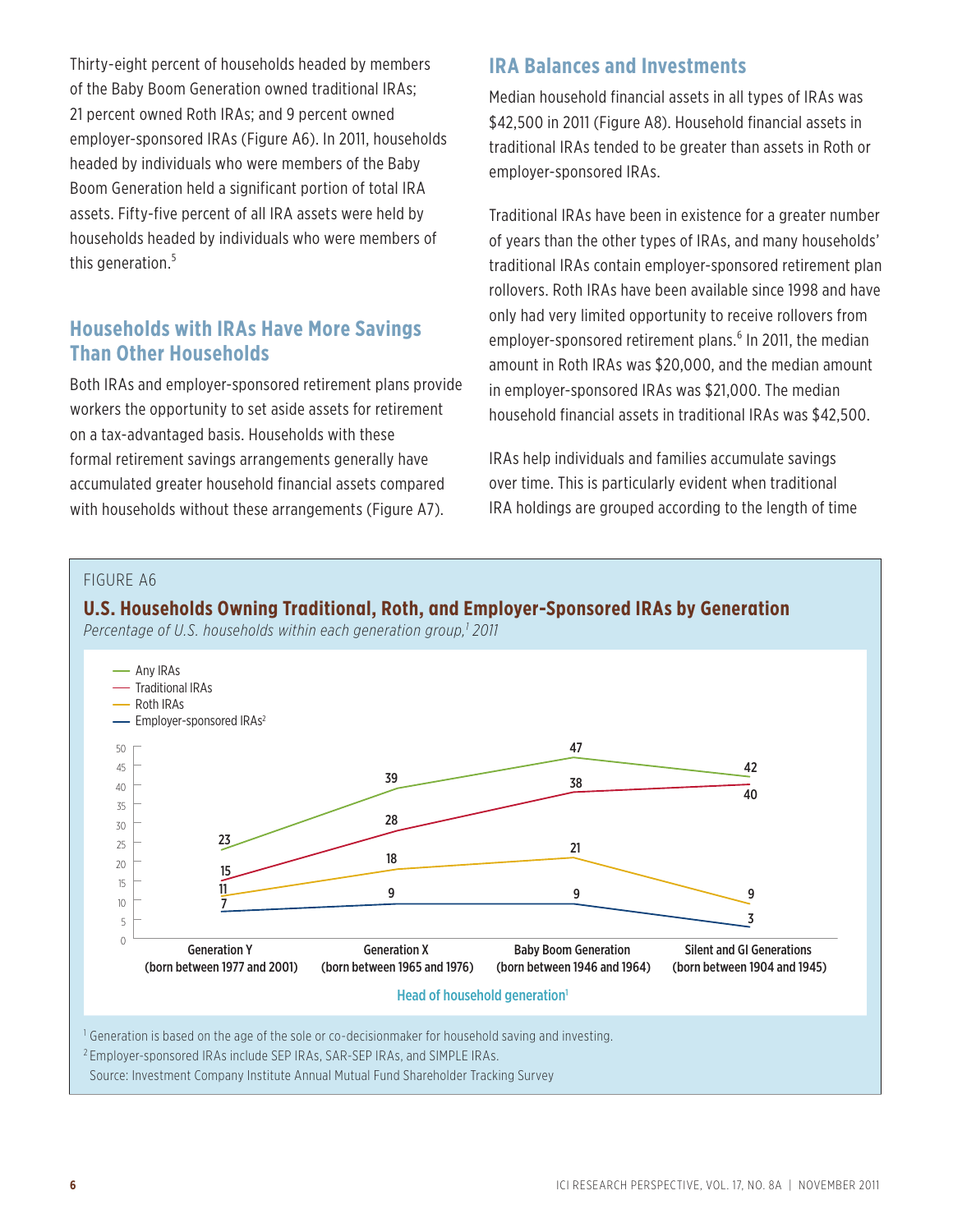### FIGURE A7 **Households with Formal Retirement Savings Have Greater Total Financial Assets** *Median total household financial assets by age of head of household and formal retirement savings coverage*,<sup>1,2</sup> 2011 **Have formal retirement savings** Do not have formal retirement savings Younger than 35 35 to 49 50 to 64 65 or older \$30,000 \$5,000 \$5,000 \$5,000 \$5,000 \$125,000 \$200,000 \$200,000 \$10,000 Percentage with formal retirement savings: <sup>58</sup> <sup>73</sup> <sup>75</sup> <sup>65</sup> Age of head of household<sup>1</sup> <sup>1</sup> Age is based on the age of the sole or co-decisionmaker for household saving and investing.

<sup>2</sup> Formal retirement savings include IRAs, employer-sponsored retirement plans (DB or DC plans), or both.

Source: Investment Company Institute Annual Mutual Fund Shareholder Tracking Survey

#### FIGURE A8

#### **Household Financial Assets in IRAs by Type of IRA**

*Percentage of households with IRA assets in specified ranges, 2011*

|                              |                                                    |                                   | <b>Type of IRA owned</b>   |                                                 |
|------------------------------|----------------------------------------------------|-----------------------------------|----------------------------|-------------------------------------------------|
|                              | <b>Total household</b><br>financial assets in IRAs | <b>Traditional</b><br><b>IRAS</b> | <b>Roth</b><br><b>IRAS</b> | <b>Employer-sponsored</b><br>IRA <sub>s</sub> * |
| <b>Assets in type of IRA</b> |                                                    |                                   |                            |                                                 |
| Less than \$10,000           | 18                                                 | 18                                | 33                         | 20                                              |
| \$10,000 to \$24,999         | 20                                                 | 20                                | 27                         | 30                                              |
| \$25,000 to \$49,999         | 14                                                 | 14                                | 15                         | 15                                              |
| \$50,000 to \$99,999         | 15                                                 | 16                                | 13                         | 16                                              |
| \$100,000 to \$249,999       | 18                                                 | 19                                | 10                         | 11                                              |
| \$250,000 or more            | 15                                                 | 13                                |                            | 8                                               |
| Mean                         | \$122,100                                          | \$118,000                         | \$44,100                   | \$66,400                                        |
| Median                       | \$42,500                                           | \$42,500                          | \$20,000                   | \$21,000                                        |

\* Employer-sponsored IRAs include SEP IRAs, SAR-SEP IRAs, and SIMPLE IRAs. Source: Investment Company Institute IRA Owners Survey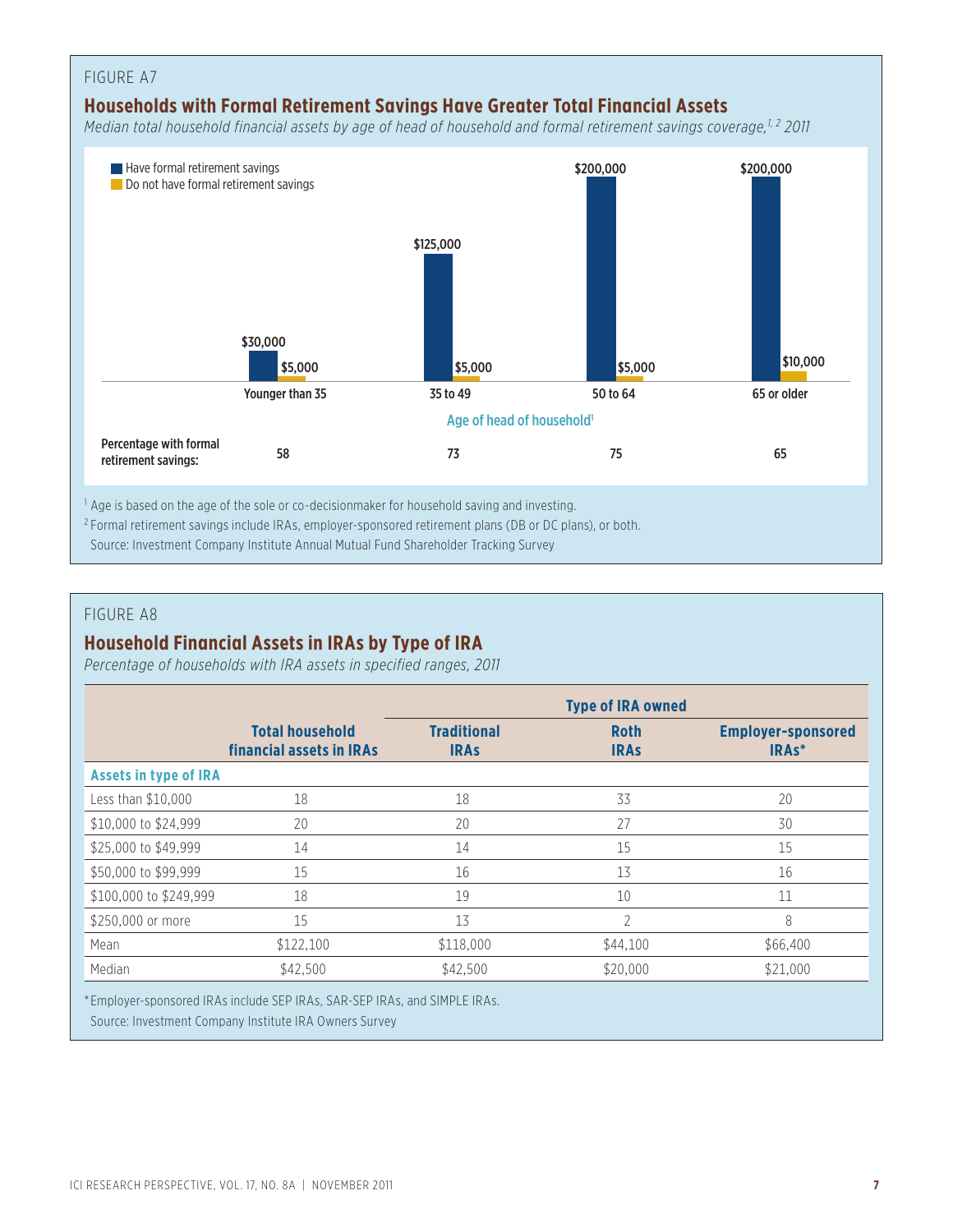

households have owned traditional IRAs. For example, households owning traditional IRAs for less than 10 years had median traditional IRA holdings of \$20,000, while households owning traditional IRAs for 20 years or more had median traditional IRA holdings of \$80,000 (Figure A9). Mean traditional IRA holdings, while higher than the median values, exhibited a similar pattern.

Mutual funds were the most common IRA investment (Figure A10).<sup>7</sup> In 2011, 68 percent of IRA-owning households had IRA assets invested in mutual funds, usually stock funds. Thirty-eight percent held individual stocks in their IRAs. Thirty-six percent of households owning IRAs held annuities, and 28 percent held bank deposits in their IRAs. On average, households with traditional or employersponsored IRAs held three types of investments in those IRAs, while households with Roth IRAs held two types of investments in their Roth IRAs.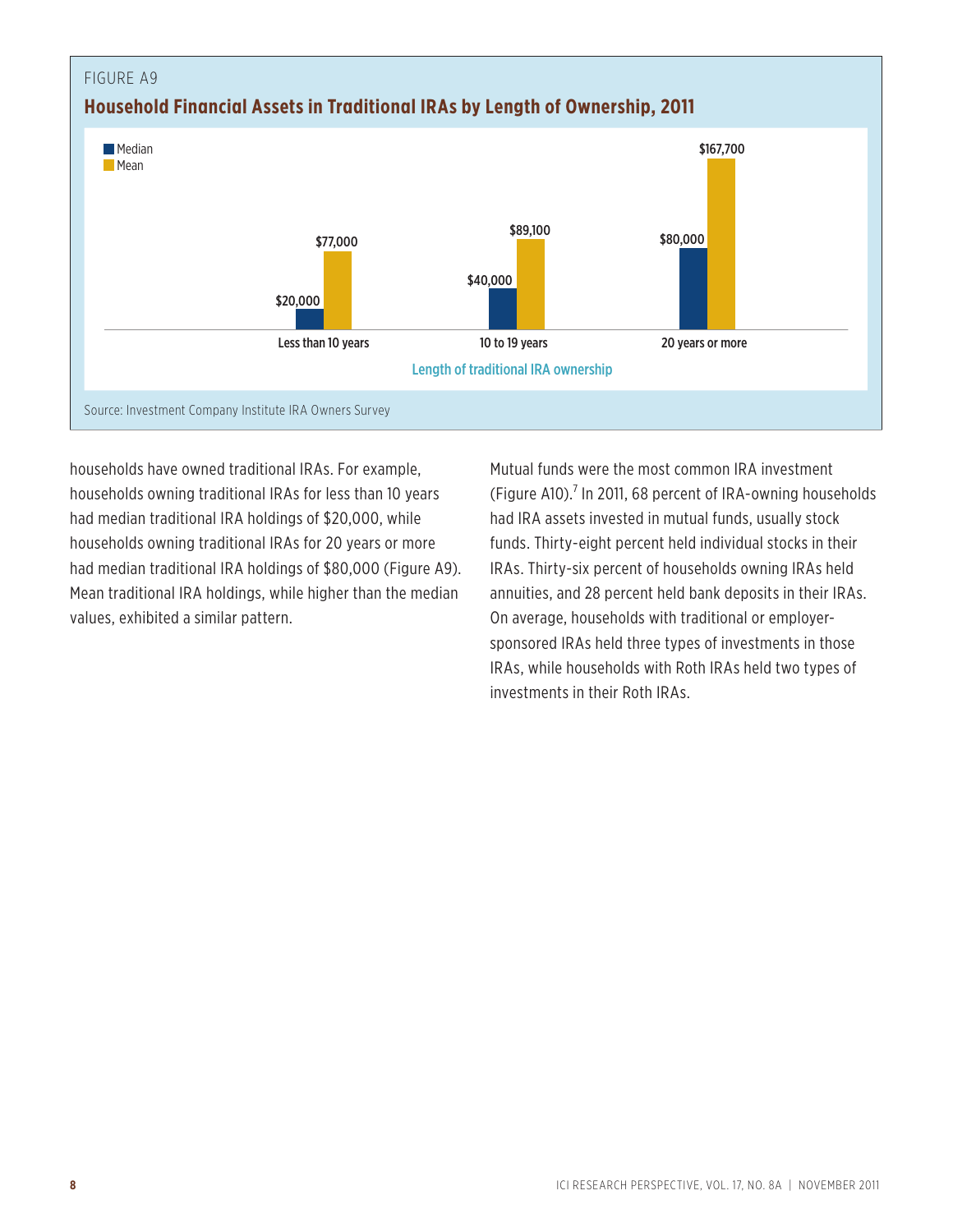### **Types of Investments Held in IRAs**

Percentage of households with type of IRA indicated,<sup>1</sup> 2011

|                                                                                     |                           | <b>Type of IRA owned</b>          |                            |                                                               |  |  |
|-------------------------------------------------------------------------------------|---------------------------|-----------------------------------|----------------------------|---------------------------------------------------------------|--|--|
| <b>IRA investments</b>                                                              | Any type<br>of IRA        | <b>Traditional</b><br><b>IRAs</b> | <b>Roth</b><br><b>IRAS</b> | <b>Employer-</b><br>sponsored<br>IRA <sub>s<sup>2</sup></sub> |  |  |
| Mutual funds (total)                                                                | 68                        | 67                                | 59                         | 54                                                            |  |  |
| Stock funds                                                                         | 54                        | 53                                | 46                         | 41                                                            |  |  |
| Bond funds                                                                          | 33                        | 33                                | 20                         | 20                                                            |  |  |
| Hybrid funds                                                                        | 30                        | 27                                | 23                         | 23                                                            |  |  |
| Money market funds                                                                  | 28                        | 29                                | 16                         | 19                                                            |  |  |
| Individual stocks                                                                   | 38                        | 37                                | 28                         | 34                                                            |  |  |
| Annuities (total)                                                                   | 36                        | 35                                | 22                         | 30                                                            |  |  |
| Fixed annuities                                                                     | 24                        | 24                                | 14                         | 20                                                            |  |  |
| Variable annuities                                                                  | 24                        | 22                                | 14                         | 19                                                            |  |  |
| Bank savings accounts, money market deposit accounts,<br>or certificates of deposit | 28                        | 28                                | 13                         | 19                                                            |  |  |
| Individual bonds (not including U.S. savings bonds)                                 | 14                        | 13                                | 8                          | 13                                                            |  |  |
| U.S. savings bonds                                                                  | 10                        | 8                                 | 6                          | 13                                                            |  |  |
| <b>ETFs</b>                                                                         | 10                        | 8                                 | 6                          | 11                                                            |  |  |
| Other                                                                               | 4                         | 3                                 | 3                          | $\theta$                                                      |  |  |
| Mean number of investment types held in IRA                                         | 3 types of<br>investments | 3 types of<br>investments         | 2 types of<br>investments  | 3 types of<br>investments                                     |  |  |

<sup>1</sup> Multiple responses are included.

<sup>2</sup> Employer-sponsored IRAs include SEP IRAs, SAR-SEP IRAs, and SIMPLE IRAs.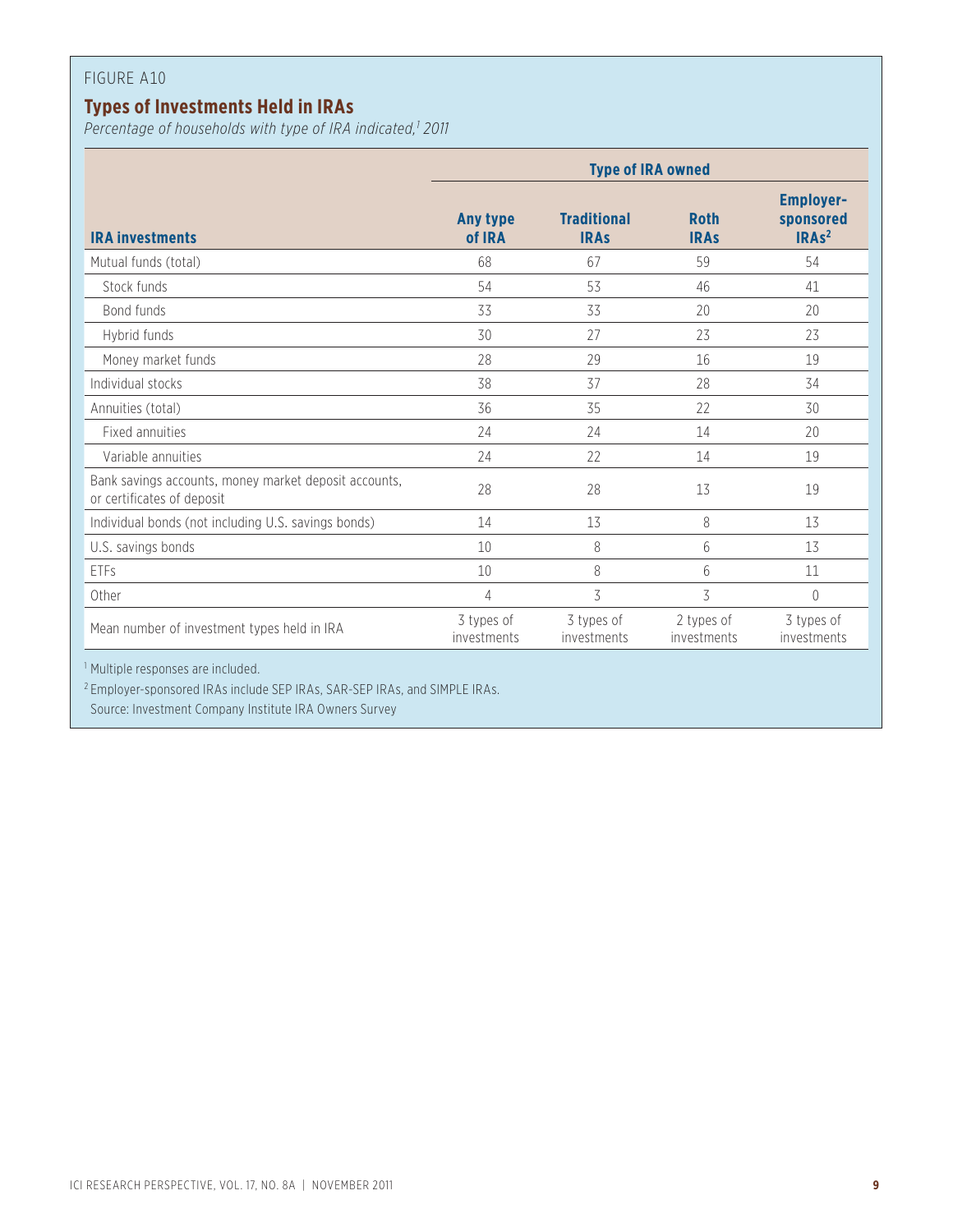### **Contributions to Traditional and Roth IRAs**

Twenty-three percent of traditional IRA–owning households—an estimated 8.5 million—contributed to their traditional IRAs in tax year 2010, with a median contribution of \$4,500 per household (Figure A11).

Those who contributed to their traditional IRAs typically were younger and had higher household incomes than noncontributors. Thirty-four percent of households owning Roth IRAs—an estimated 6.3 million—contributed to their Roth IRAs in tax year 2010, with a median contribution of \$4,000

per household. Since tax year 2002, individuals aged 50 or older are eligible to make "catch-up" contributions to their IRAs.<sup>8</sup> In tax year 2010, 28 percent of traditional IRA–owning households with individuals aged 50 to 70 contributed to their IRAs; half of these contributing households made catch-up contributions (Figure A12). Thirty-six percent of Roth IRA–owning households with individuals aged 50 to 70 contributed to their IRAs; 53 percent of these contributing households made catch-up contributions.

#### FIGURE A11

### **Characteristics of Households Owning Traditional or Roth IRAs in 2011 by Contribution Status in Tax Year 2010**

*May 2011*

|                                                                          |                                                                                     | <b>Traditional IRA-owning households</b>                                               | <b>Roth IRA-owning households</b>                                     |                                                                          |  |  |
|--------------------------------------------------------------------------|-------------------------------------------------------------------------------------|----------------------------------------------------------------------------------------|-----------------------------------------------------------------------|--------------------------------------------------------------------------|--|--|
|                                                                          | <b>Contributed</b><br>to traditional<br><b>IRA in tax</b><br>year 2010 <sup>1</sup> | Did not<br>contribute to<br>traditional<br><b>IRA in tax</b><br>year 2010 <sup>2</sup> | <b>Contributed</b><br>to Roth IRA<br>in tax vear<br>2010 <sup>3</sup> | Did not<br>contribute<br>to Roth IRA<br>in tax vear<br>2010 <sup>4</sup> |  |  |
| <b>Median per household</b>                                              |                                                                                     |                                                                                        |                                                                       |                                                                          |  |  |
| Age of household sole or co-decisionmaker<br>for saving and investing    | 52 years                                                                            | 57 years                                                                               | 45 years                                                              | 51 years                                                                 |  |  |
| Household income                                                         | \$87,500                                                                            | \$75,000                                                                               | \$89,000                                                              | \$92,000                                                                 |  |  |
| Household financial assets <sup>5</sup>                                  | \$250,000                                                                           | \$200,000                                                                              | \$200,000                                                             | \$250,000                                                                |  |  |
| Household financial assets in all types of IRAs                          | \$61,000                                                                            | \$52,000                                                                               | \$42,500                                                              | \$48,750                                                                 |  |  |
| Amount contributed per household to each<br>type of IRA in tax year 2010 | \$4.500                                                                             | N/A                                                                                    | \$4,000                                                               | N/A                                                                      |  |  |
| <b>Percentage of households</b>                                          |                                                                                     |                                                                                        |                                                                       |                                                                          |  |  |
| Household sole or co-decisionmaker for saving<br>and investing:          |                                                                                     |                                                                                        |                                                                       |                                                                          |  |  |
| Married or living with a partner                                         | 82                                                                                  | 69                                                                                     | 79                                                                    | 78                                                                       |  |  |
| College or postgraduate degree                                           | 48                                                                                  | 45                                                                                     | 51                                                                    | 54                                                                       |  |  |
| Employed full- or part-time                                              | 76                                                                                  | 56                                                                                     | 83                                                                    | 70                                                                       |  |  |
| Household has DC retirement plan account                                 | 80                                                                                  | 68                                                                                     | 76                                                                    | 77                                                                       |  |  |

<sup>1</sup> Twenty-three percent of households owning traditional IRAs contributed to them in tax year 2010.

<sup>2</sup> Includes all households owning traditional IRAs that did not contribute to them in tax year 2010. Some of these households may have been ineligible to make deductible contributions.

<sup>3</sup> Thirty-four percent of households owning Roth IRAs contributed to them in tax year 2010.

<sup>4</sup> Includes all households owning Roth IRAs that did not contribute to them in tax year 2010. Some of these households may have been ineligible to contribute to Roth IRAs in tax year 2010.

<sup>5</sup> Household financial assets include assets in employer-sponsored retirement plans but exclude the household's primary residence. N/A = not applicable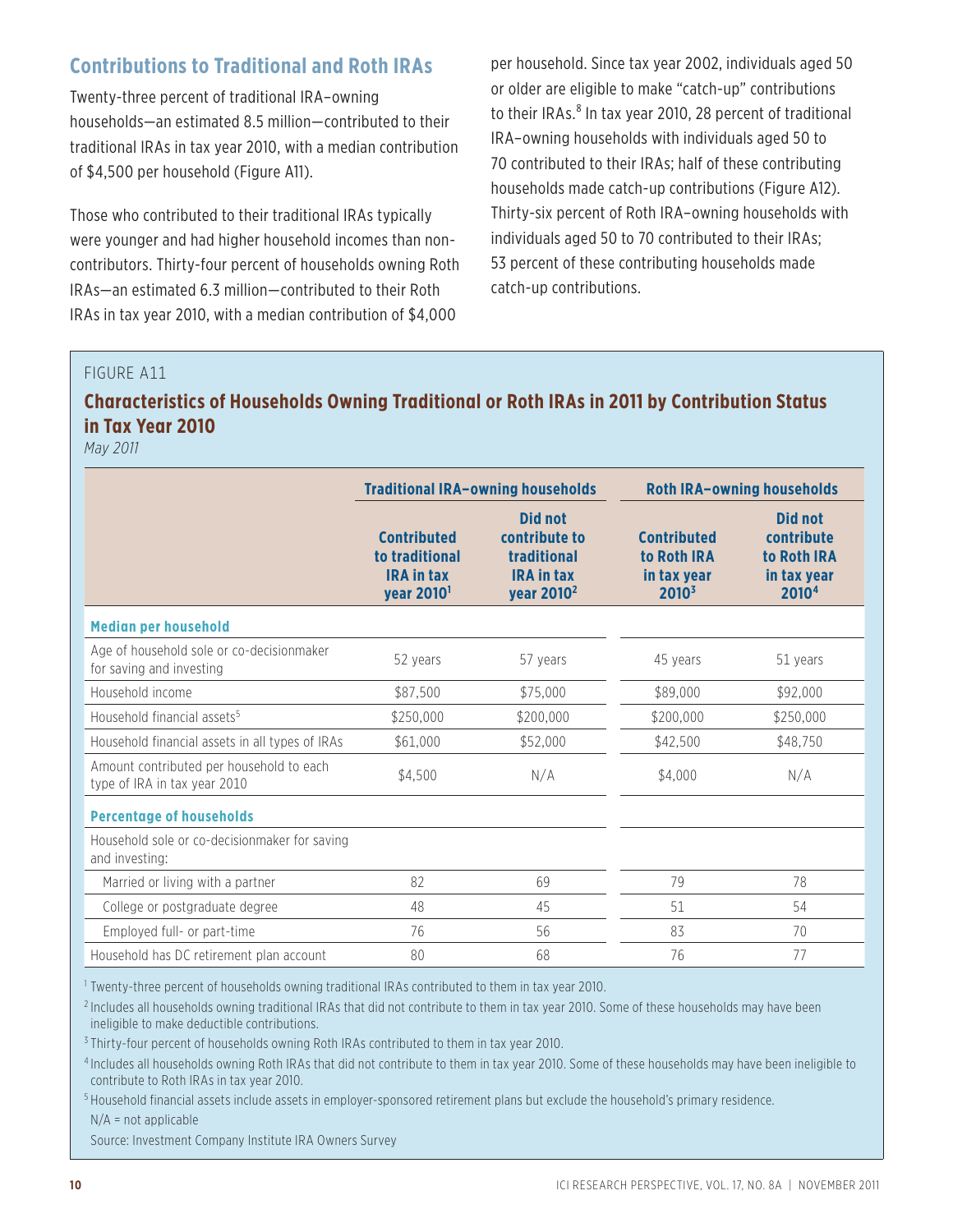### FIGURE A12 **Catch-Up Contributions Among IRA Owners**

|                                                                                                                                                                                                                                                                                                                                                         | <b>Tax</b><br>year<br>2002 | <b>Tax</b><br>year<br>2003 | <b>Tax</b><br>year<br>2004 | <b>Tax</b><br>year<br>2006 | <b>Tax</b><br>year<br>2007 | <b>Tax</b><br>year<br>2008 | Tax<br>year<br>2009 | Tax<br>year<br>2010 |
|---------------------------------------------------------------------------------------------------------------------------------------------------------------------------------------------------------------------------------------------------------------------------------------------------------------------------------------------------------|----------------------------|----------------------------|----------------------------|----------------------------|----------------------------|----------------------------|---------------------|---------------------|
| Catch-up contributions to traditional IRAs <sup>1</sup><br>Percentage of households owning traditional IRAs that qualified to make catch-up contributions                                                                                                                                                                                               |                            |                            |                            |                            |                            |                            |                     |                     |
| Made a catch-up contribution                                                                                                                                                                                                                                                                                                                            | 9                          | 13                         | 16                         | 12                         | 15                         | 13                         | 11                  | 14                  |
| Contributed, but did not make a catch-up<br>contribution                                                                                                                                                                                                                                                                                                | 17                         | 20                         | 20                         | 23                         | 10                         | 14                         | 17                  | 14                  |
| Did not contribute <sup>2</sup>                                                                                                                                                                                                                                                                                                                         | 74                         | 67                         | 64                         | 65                         | 75                         | 73                         | 72                  | 72                  |
| Catch-up contributions to Roth IRAs <sup>3</sup><br>Percentage of households owning Roth IRAs that qualified to make catch-up contributions                                                                                                                                                                                                             |                            |                            |                            |                            |                            |                            |                     |                     |
| Made a catch-up contribution                                                                                                                                                                                                                                                                                                                            | 15                         | 28                         | 33                         | 21                         | 17                         | 23                         | 15                  | 19                  |
| Contributed, but did not make a catch-up<br>contribution                                                                                                                                                                                                                                                                                                | 12                         | 21                         | 25                         | 28                         | 14                         | 19                         | 23                  | 17                  |
| Did not contribute                                                                                                                                                                                                                                                                                                                                      | 73                         | 51                         | 42                         | 51                         | 69                         | 58                         | 62                  | 64                  |
| The company of the company of the company of the company of the company of the company of the company of the company of the company of the company of the company of the company of the company of the company of the company<br>the contract of the contract of the contract of the contract of the contract of<br>the contract of the contract of the |                            | $\cdots$                   |                            |                            |                            |                            |                     |                     |

<sup>1</sup> Households that may make catch-up contributions to traditional IRAs are those in which a household member is at least 50 years old but younger than 70½ years old.

<sup>2</sup> This group may include households ineligible to make deductible contributions to traditional IRAs.

<sup>3</sup> Households that may make catch-up contributions to Roth IRAs are those with incomes within the limits to contribute to a Roth IRA and in which a household member is aged 50 or older.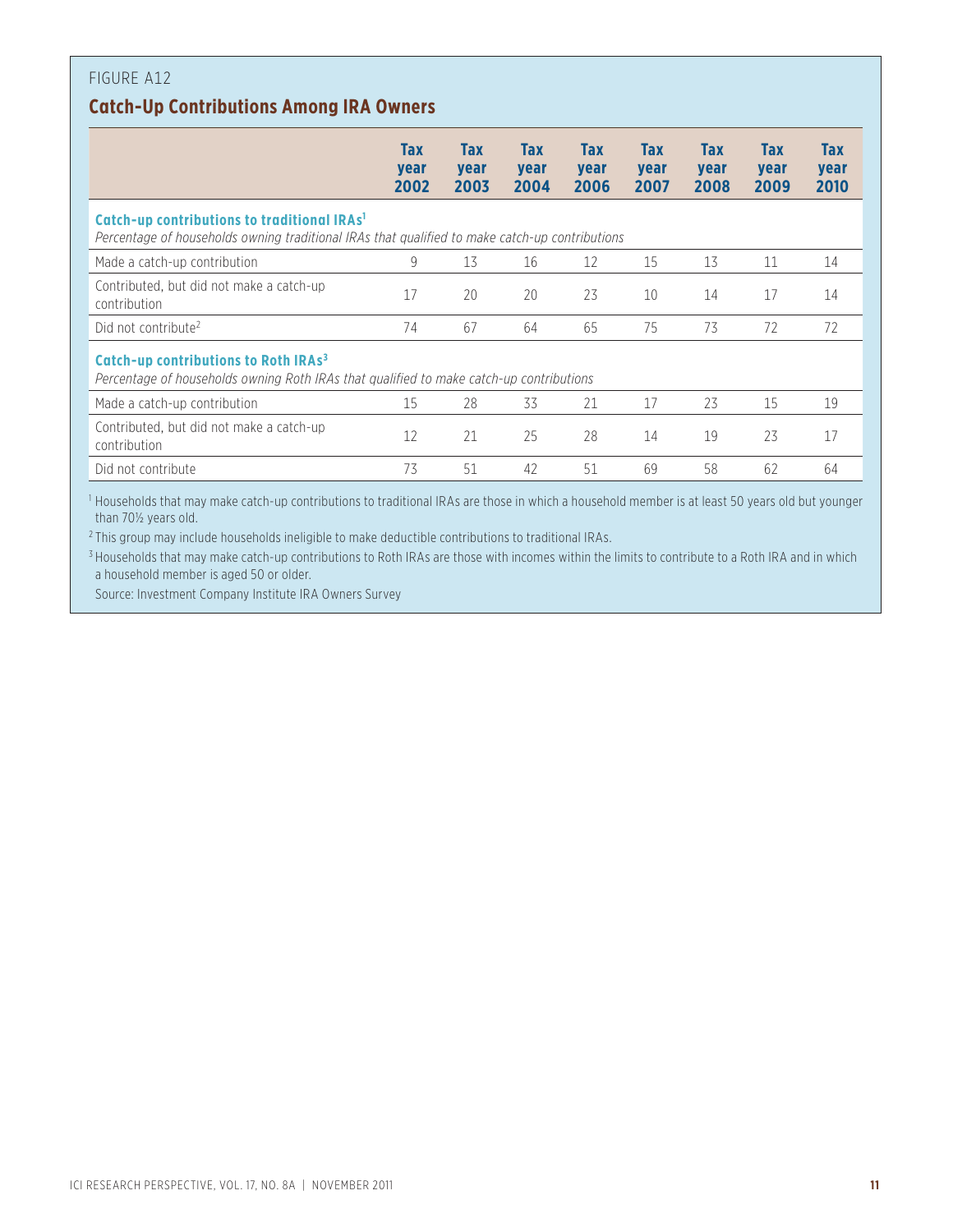### **Demographic Characteristics of IRA-Owning Households**

Saving activity tends to increase with age, educational attainment, and household income, and married people tend to save more than single persons.<sup>9</sup> Households that owned IRAs typically had greater financial assets and higher incomes than households without IRAs (Figure A13). In addition, the financial decisionmakers in households with

IRAs generally were older and more likely to be married, employed, and have college or postgraduate degrees, compared with households not owning IRAs.

*Traditional IRAs.* Thirty-seven million U.S. households, or about 31 percent, owned traditional IRAs in 2011 (Figure A1). The financial decisionmakers of households with traditional IRAs tended to be older; 37 percent were retired from their

#### FIGURE A13

#### **Characteristics of U.S. Households Owning IRAs, 2011**

|                                                                       |                                            | <b>Type of IRA owned</b>          |                            |                                                               |                                                |
|-----------------------------------------------------------------------|--------------------------------------------|-----------------------------------|----------------------------|---------------------------------------------------------------|------------------------------------------------|
|                                                                       | <b>Households</b><br>owning<br><b>IRAs</b> | <b>Traditional</b><br><b>IRAs</b> | <b>Roth</b><br><b>IRAs</b> | <b>Employer-</b><br>sponsored<br>IRA <sub>s<sup>1</sup></sub> | <b>Households</b><br>not owning<br><b>IRAs</b> |
| <b>Median per household</b>                                           |                                            |                                   |                            |                                                               |                                                |
| Age of household sole or co-decisionmaker for saving<br>and investing | 53 years                                   | 55 years                          | 49 years                   | 51 years                                                      | 47 years                                       |
| Household income <sup>2</sup>                                         | \$75,000                                   | \$80,000                          | \$90,000                   | \$85,000                                                      | \$35,000                                       |
| Household financial assets <sup>3</sup>                               | \$200,000                                  | \$225,000                         | \$250,000                  | \$240,000                                                     | \$25,000                                       |
| Household financial assets in all types of IRAs                       | \$42,500                                   | \$56,000                          | \$45,000                   | \$62,500                                                      | N/A                                            |
| Share of household financial assets in type of<br>IRA indicated       | 30%                                        | 25%                               | 10%                        | 19%                                                           | N/A                                            |
| <b>Percentage of households</b>                                       |                                            |                                   |                            |                                                               |                                                |
| Household sole or co-decisionmaker for saving and investing:          |                                            |                                   |                            |                                                               |                                                |
| Married or living with a partner                                      | 73                                         | 72                                | 78                         | 86                                                            | 57                                             |
| College or postgraduate degree                                        | 45                                         | 46                                | 53                         | 42                                                            | 22                                             |
| Employed full- or part-time                                           | 64                                         | 60                                | 75                         | 72                                                            | 53                                             |
| Retired from lifetime occupation                                      | 32                                         | 37                                | 21                         | 22                                                            | 29                                             |
| Household has DC account or DB plan coverage (total) <sup>4</sup>     | 81                                         | 82                                | 85                         | 77                                                            | 49                                             |
| DC retirement plan account                                            | 70                                         | 71                                | 77                         | 71                                                            | 40                                             |
| DB plan coverage                                                      | 49                                         | 50                                | 52                         | 44                                                            | 22                                             |
| Types of IRAs owned:4                                                 |                                            |                                   |                            |                                                               |                                                |
| <b>Traditional IRA</b>                                                | 80                                         | 100                               | 68                         | 58                                                            | N/A                                            |
| Roth IRA                                                              | 40                                         | 34                                | 100                        | 33                                                            | N/A                                            |
| Employer-sponsored IRA <sup>1</sup>                                   | 19                                         | 14                                | 16                         | 100                                                           | N/A                                            |

<sup>1</sup> Employer-sponsored IRAs include SEP IRAs, SAR-SEP IRAs, and SIMPLE IRAs.

<sup>2</sup> Total reported is household income before taxes in 2010.

<sup>3</sup> Household financial assets include assets in employer-sponsored retirement plans but exclude the household's primary residence.

<sup>4</sup> Multiple responses are included.

N/A = not applicable

Sources: Investment Company Institute Annual Mutual Fund Shareholder Tracking Survey and Investment Company Institute IRA Owners Survey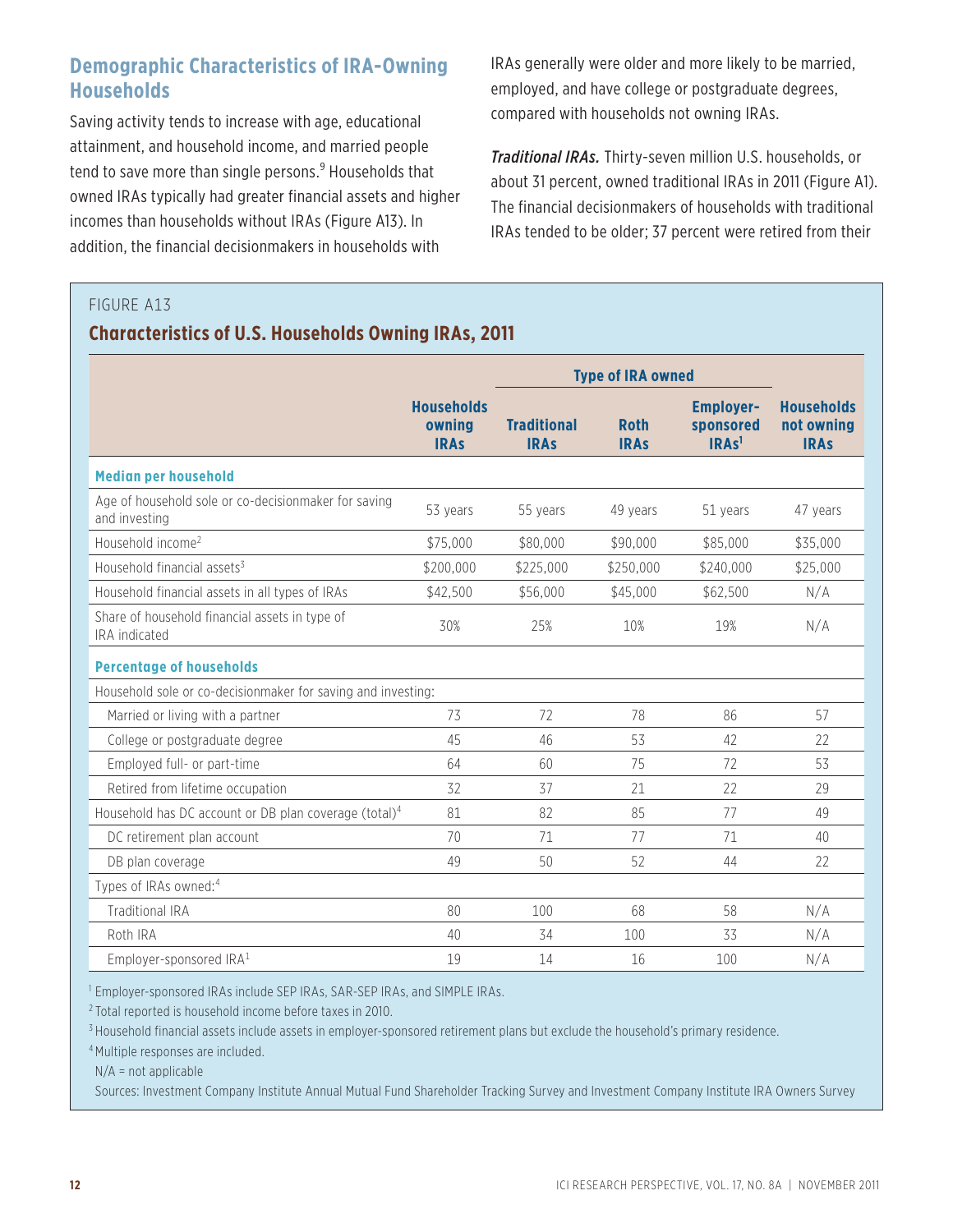| FIGURE A14<br><b>Characteristics of U.S. Households Owning Traditional IRAs, 2011</b> |                          |
|---------------------------------------------------------------------------------------|--------------------------|
| Median per household owning traditional IRAs                                          |                          |
| Amount in traditional IRAs                                                            | \$42,500                 |
| Amount contributed to traditional IRAs in tax year 2010 <sup>1</sup>                  | \$4,500                  |
| Number of traditional IRAs owned                                                      | 1                        |
| Percentage of households owning traditional IRAs                                      |                          |
| Traditional IRA includes rollover from an employer-sponsored retirement plan          | 55                       |
| Contributed to a traditional IRA in tax year 2010                                     | 23                       |
| Deducted a traditional IRA contribution in tax year 2010 <sup>2</sup>                 | 26                       |
| Made a withdrawal from a traditional IRA in tax year 2010                             | 22                       |
| Own traditional IRA: <sup>3</sup>                                                     |                          |
| Respondent                                                                            | 86                       |
| Spouse                                                                                | 44                       |
| Dependent children                                                                    | $\overline{\mathcal{S}}$ |
| <b>Number of traditional IRAs owned:</b>                                              |                          |
| One                                                                                   | 54                       |
| Two                                                                                   | 31                       |
| Three or more                                                                         | 15                       |
| <b>Year first traditional IRA was opened:</b>                                         |                          |
| 1974 through 1981                                                                     | 19                       |
| 1982 through 1986                                                                     | 14                       |
| 1987 through 1991                                                                     | 14                       |
| 1992 through 1996                                                                     | 13                       |
| 1997 through 2001                                                                     | 14                       |
| 2002 through 2006                                                                     | 15                       |
| 2007 through 2009                                                                     | 7                        |
| 2010 through May 2011                                                                 | 4                        |
| Continued on the next page                                                            |                          |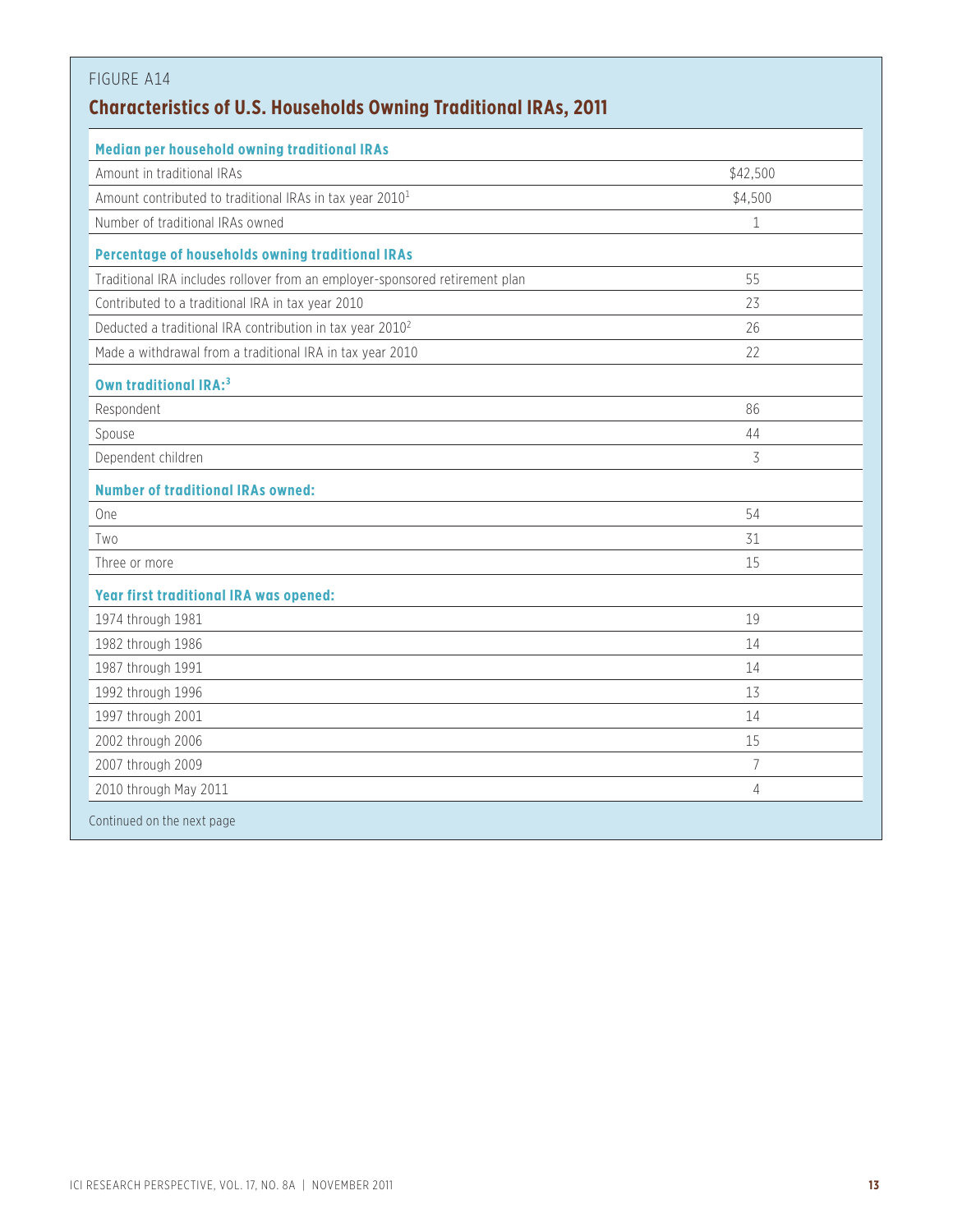| FIGURE A14 CONTINUED<br><b>Characteristics of U.S. Households Owning Traditional IRAs, 2011</b>                                                                                                                                                                       |    |
|-----------------------------------------------------------------------------------------------------------------------------------------------------------------------------------------------------------------------------------------------------------------------|----|
| Where traditional IRAs are held: <sup>3</sup>                                                                                                                                                                                                                         |    |
| Professional financial adviser (total)                                                                                                                                                                                                                                | 78 |
| Full-service brokerage                                                                                                                                                                                                                                                | 34 |
| Independent financial planning firm                                                                                                                                                                                                                                   | 28 |
| Bank or savings institution                                                                                                                                                                                                                                           | 29 |
| Insurance company                                                                                                                                                                                                                                                     | 10 |
| Direct sources (total)                                                                                                                                                                                                                                                | 32 |
| Mutual fund company                                                                                                                                                                                                                                                   | 25 |
| Discount brokerage (total)                                                                                                                                                                                                                                            | 9  |
| Discount brokerage firm with walk-in offices                                                                                                                                                                                                                          | 6  |
| Discount brokerage firm that is only available online                                                                                                                                                                                                                 | 3  |
| $^1$ Figure reports median among households that contributed to traditional IRAs in tax year 2010.<br><sup>2</sup> Figure reports percentage among households that contributed to traditional IRAs in tax year 2010.<br><sup>3</sup> Multiple responses are included. |    |

Source: Investment Company Institute IRA Owners Survey

lifetime occupations (Figure A13). Seventy-one percent of households with traditional IRAs also had defined contribution (DC) plan accounts. Thirty-four percent of households with traditional IRAs also owned Roth IRAs, and 14 percent also owned employer-sponsored IRAs. Households owning traditional IRAs had median assets of \$42,500 in their traditional IRAs, typically held in one account (Figure A14). Households with traditional IRAs that included rollover assets typically had greater IRA assets, including traditional IRA assets, than households whose

traditional IRAs did not include rollovers (Figure A15). Sixty percent of traditional IRA–owning households opened their first traditional IRA in 1996 or earlier (Figure A14).

Households with traditional IRAs held them through a wide array of financial institutions. Seventy-eight percent of traditional IRA–owning households held traditional IRAs through professional financial advisers, and 32 percent held traditional IRAs directly at mutual fund companies or discount brokers (Figure A14).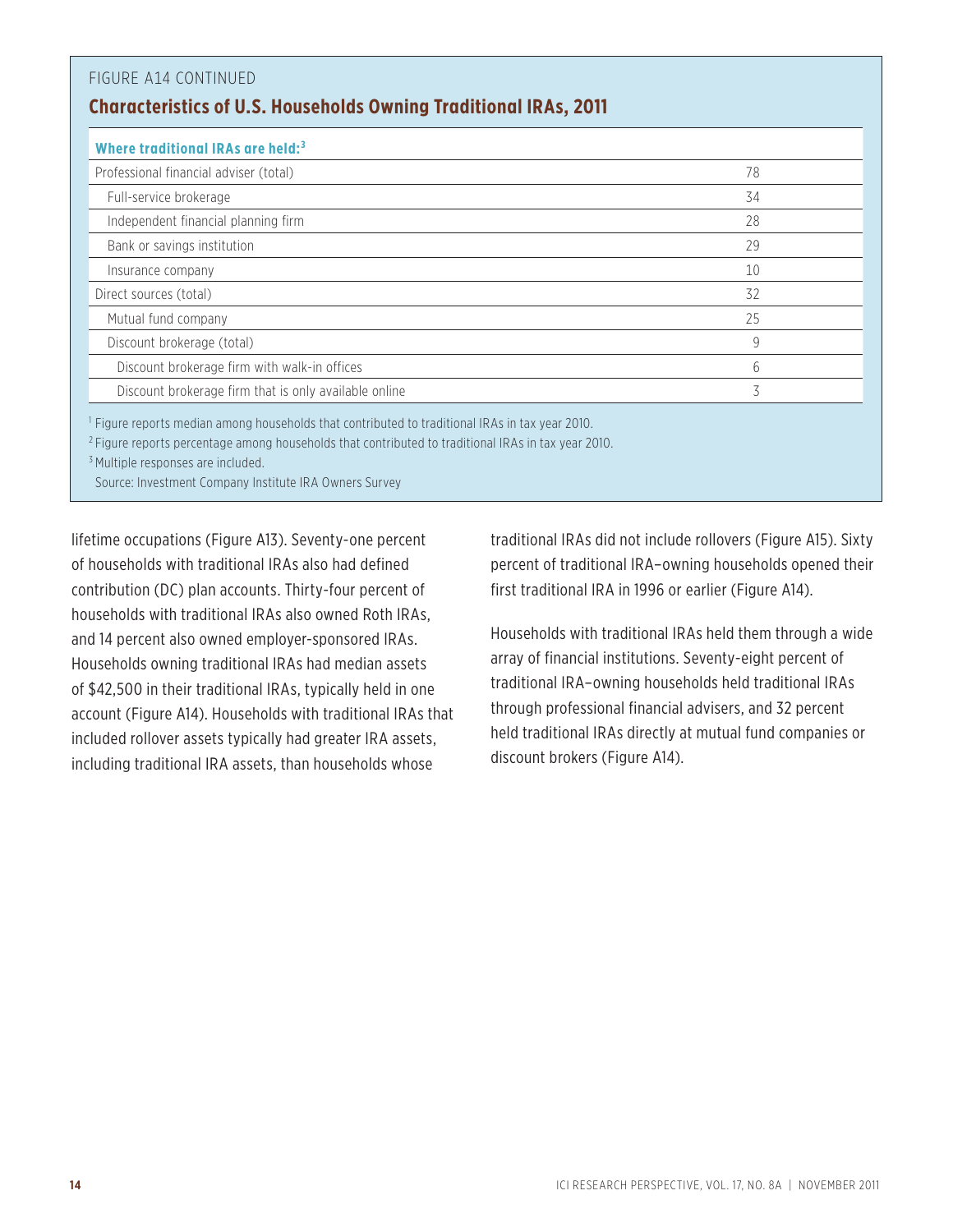### **Characteristics of Households Owning Traditional IRAs With and Without Rollovers from Employer-Sponsored Retirement Plans, 2011**

|                                                                    | <b>Traditional IRA</b><br>includes rollover from<br>employer-sponsored<br>retirement plan <sup>1</sup> | <b>Traditional IRA does not</b><br>include rollover from<br>employer-sponsored<br>retirement plan <sup>2</sup> |
|--------------------------------------------------------------------|--------------------------------------------------------------------------------------------------------|----------------------------------------------------------------------------------------------------------------|
| <b>Median per household</b>                                        |                                                                                                        |                                                                                                                |
| Age of household sole or co-decisionmaker for saving and investing | 54 years                                                                                               | 57 years                                                                                                       |
| Household income <sup>3</sup>                                      | \$84,000                                                                                               | \$75,000                                                                                                       |
| Household financial assets <sup>4</sup>                            | \$275,000                                                                                              | \$200,000                                                                                                      |
| Household financial assets in all types of IRAs                    | \$87,500                                                                                               | \$40,000                                                                                                       |
| Amount in traditional IRAs                                         | \$62,500                                                                                               | \$25,000                                                                                                       |
| Number of traditional IRAs owned                                   | $\mathbf{1}$                                                                                           | $\mathbf 1$                                                                                                    |
| <b>Percentage of households</b>                                    |                                                                                                        |                                                                                                                |
| Household sole or co-decisionmaker for saving and investing:       |                                                                                                        |                                                                                                                |
| Married or living with a partner                                   | 75                                                                                                     | 70                                                                                                             |
| Widowed                                                            | 8                                                                                                      | 12                                                                                                             |
| College or postgraduate degree                                     | 49                                                                                                     | 44                                                                                                             |
| Employed full- or part-time                                        | 60                                                                                                     | 62                                                                                                             |
| Retired from lifetime occupation                                   | 37                                                                                                     | 36                                                                                                             |
| Where traditional IRAs are held: <sup>5</sup>                      |                                                                                                        |                                                                                                                |
| Professional financial adviser (total)                             | 79                                                                                                     | 77                                                                                                             |
| Full-service brokerage                                             | 38                                                                                                     | 29                                                                                                             |
| Independent financial planning firm                                | 32                                                                                                     | 24                                                                                                             |
| Bank or savings institution                                        | 25                                                                                                     | 33                                                                                                             |
| Insurance company                                                  | 10                                                                                                     | 10                                                                                                             |
| Direct market (total)                                              | 35                                                                                                     | 29                                                                                                             |
| Mutual fund company                                                | 27                                                                                                     | 24                                                                                                             |
| Discount brokerage (total)                                         | 11                                                                                                     | 6                                                                                                              |
| Discount brokerage with walk-in offices                            | 8                                                                                                      | $\overline{4}$                                                                                                 |
| Discount brokerage firm that is only available online              | $\sqrt{4}$                                                                                             | 3                                                                                                              |

<sup>1</sup> Fifty-five percent of households owning traditional IRAs have traditional IRAs that include rollovers from employer-sponsored retirement plans. <sup>2</sup> Forty-five percent of households owning traditional IRAs have traditional IRAs that do not include rollovers from employer-sponsored retirement plans.

<sup>3</sup> Total reported is household income before taxes in 2010.

<sup>4</sup> Household financial assets include assets in employer-sponsored retirement plans but exclude the household's primary residence.

<sup>5</sup> Multiple responses are included.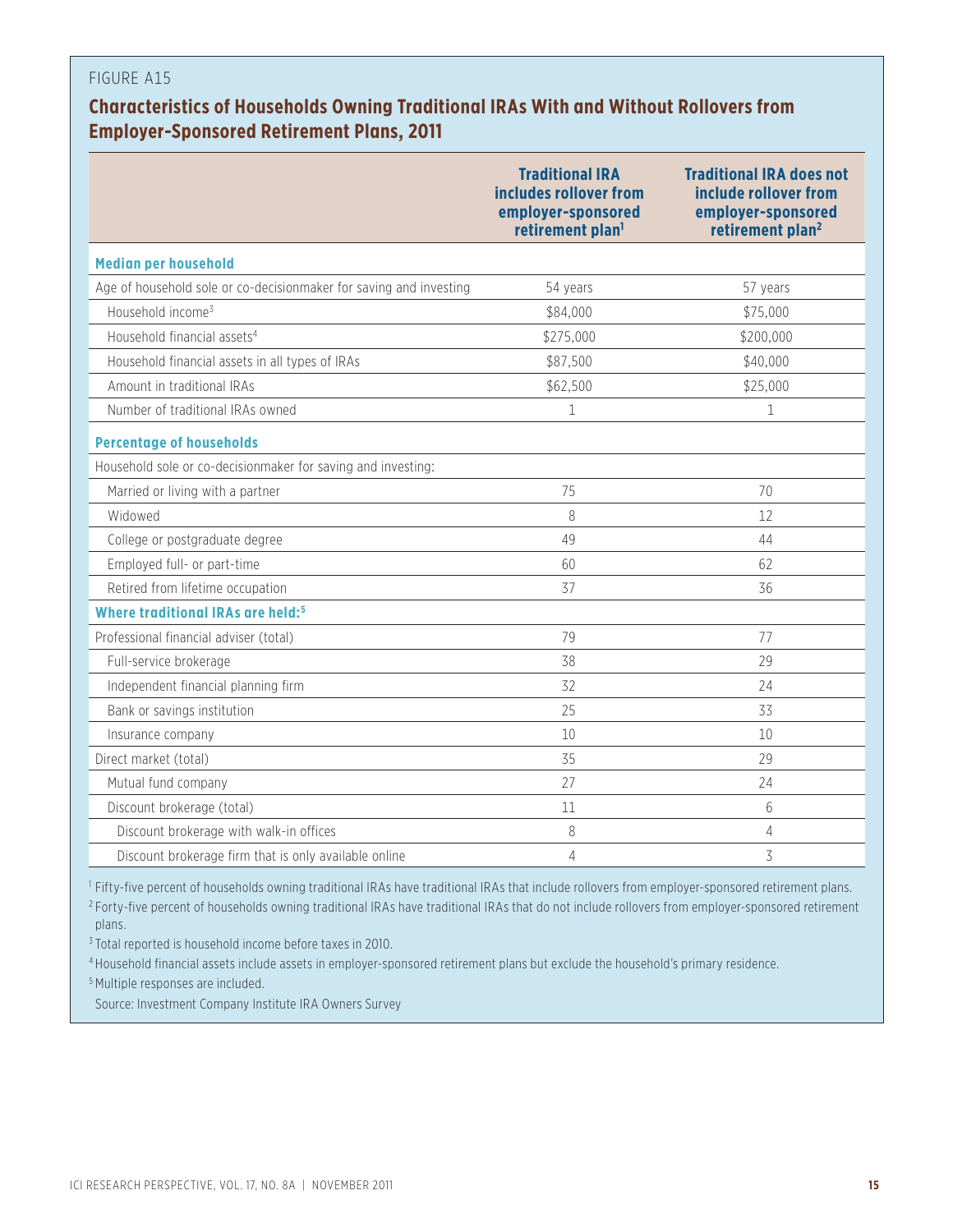Households with multiple traditional IRAs tended to hold them at different financial services firms. In 2011, 47 percent of households with multiple traditional IRAs held each IRA at a different type of financial services firm (Figure A16). Sixteen percent of households with multiple traditional IRAs reported that some of their IRAs were at the same type of financial services firms. The remaining 37 percent indicated that all of their IRAs were at the same type of financial services firm, but this does not necessarily mean that they held their multiple IRAs at the same firm (merely the same type of firm).

*Roth IRAs.* In 2011, 18.6 million U.S. households, or 15.7 percent, owned Roth IRAs (Figure A1). The financial decisionmakers of Roth IRA households had a median age of 49 years and were the most likely of all IRA household decisionmakers to have college or postgraduate degrees (Figure A13). Sixty-eight percent of Roth IRA–owning households also owned traditional IRAs, and 77 percent had DC plan accounts.

Households owning Roth IRAs typically owned one Roth IRA account, with a median balance of \$20,000 (Figure A17). Households with Roth IRAs that were funded by a conversion from a traditional IRA typically had greater IRA assets, including Roth IRA assets, than households whose Roth IRAs were not funded by a conversion from a traditional IRA (Figure A18). Twenty-eight percent of Roth IRA–owning households initially opened their Roth IRAs in 1998, the first year they were offered and the only year in which taxes on conversions could be spread over four years (Figure A17).10, 11 Another 20 percent opened their Roth IRAs between 1999 and 2001, and the remaining 52 percent opened their first Roth IRAs in 2002 or later. Thirty-five percent of households owning Roth IRAs opened a Roth IRA as their first IRA. Roth IRA households mostly held Roth IRAs at mutual fund companies, full-service brokerages, or independent financial planning firms.

#### FIGURE A16

### **Households Hold Traditional IRAs at Different Types of Financial Services Firms**

*Percentage of traditional IRA–owning households with multiple traditional IRAs, 2011*

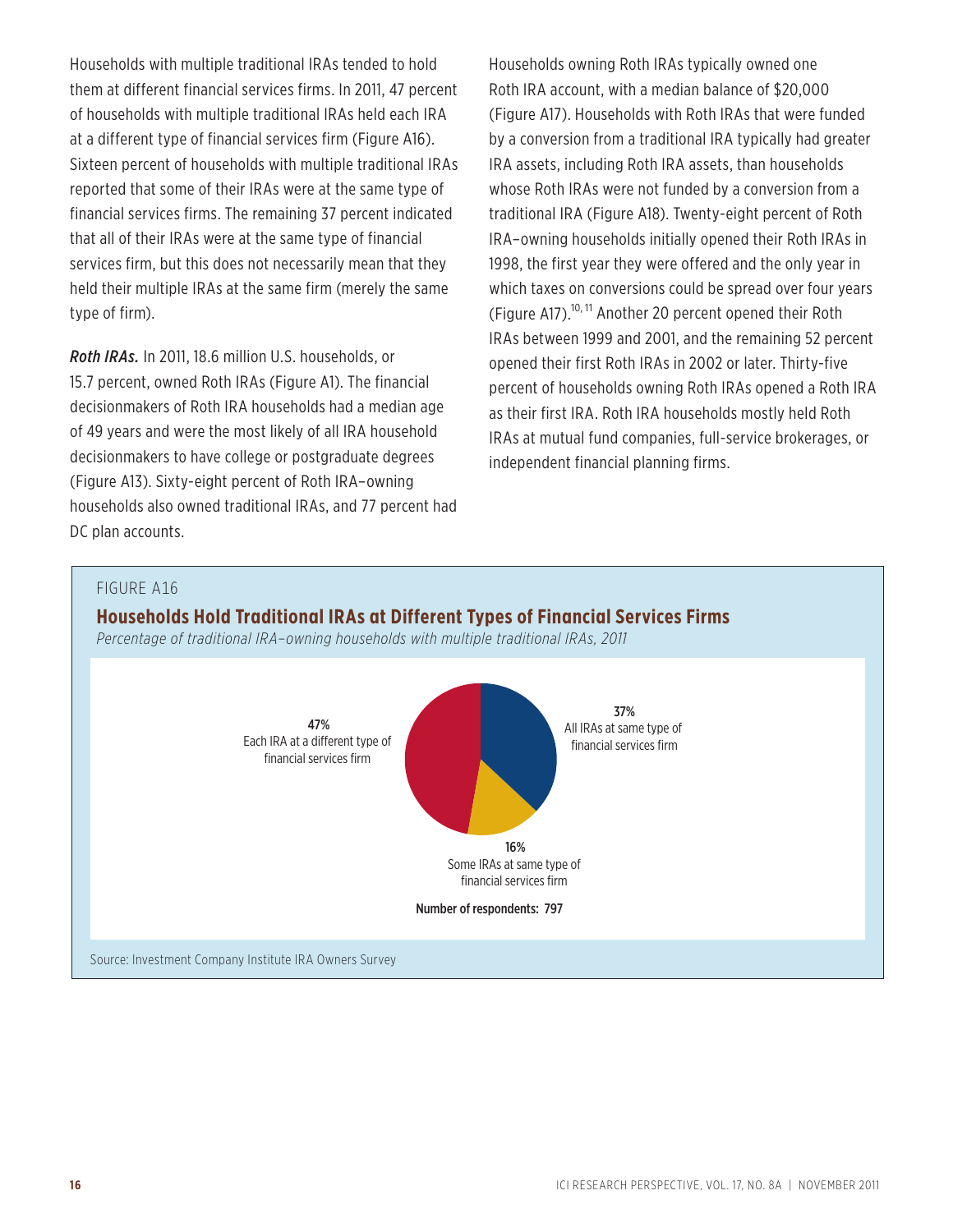| <b>Characteristics of U.S. Households Owning Roth IRAs, 2011</b>                    |                |
|-------------------------------------------------------------------------------------|----------------|
| <b>Median per household owning Roth IRAs</b>                                        |                |
| Amount in Roth IRAs                                                                 | \$20,000       |
| Amount contributed to Roth IRAs in tax year 2010 <sup>1</sup>                       | \$4,000        |
| Number of Roth IRAs owned                                                           | 1              |
|                                                                                     |                |
| <b>Percentage of households owning Roth IRAs</b>                                    |                |
| Roth IRA was first IRA owned                                                        | 35             |
| Roth IRA was funded by a conversion from a traditional IRA                          | 20             |
| Contributed to a Roth IRA in tax year 2010 <sup>2</sup>                             | 34             |
| Roth IRA assets include assets initially from an employer-sponsored retirement plan | 17             |
| Made a withdrawal from a Roth IRA in tax year 2010                                  | 3              |
| Own Roth IRA:3                                                                      |                |
| Respondent                                                                          | 85             |
| Spouse                                                                              | 47             |
| Dependent children                                                                  | 2              |
| <b>Number of Roth IRAs owned:</b>                                                   |                |
| One                                                                                 | 59             |
| Two                                                                                 | 34             |
| Three or more                                                                       | 7              |
| <b>Year first Roth IRA was opened:</b>                                              |                |
| 1998                                                                                | 28             |
| 1999 through 2001                                                                   | 20             |
| 2002 through 2004                                                                   | 14             |
| 2005 through 2007                                                                   | 20             |
| 2008 through 2009                                                                   | 10             |
| 2010 through May 2011                                                               | 8              |
| Where Roth IRAs are held: <sup>3</sup>                                              |                |
| Professional financial adviser (total)                                              | 74             |
| Full-service brokerage                                                              | 33             |
| Independent financial planning firm                                                 | 29             |
| Bank or savings institution                                                         | 19             |
| Insurance company                                                                   | $\overline{9}$ |
| Direct sources (total)                                                              | 32             |
| Mutual fund company                                                                 | 24             |
| Discount brokerage (total)                                                          | 11             |
| Discount brokerage firm with walk-in offices                                        | $\,9$          |
| Discount brokerage firm that is only available online                               | 3              |

<sup>3</sup> Multiple responses are included.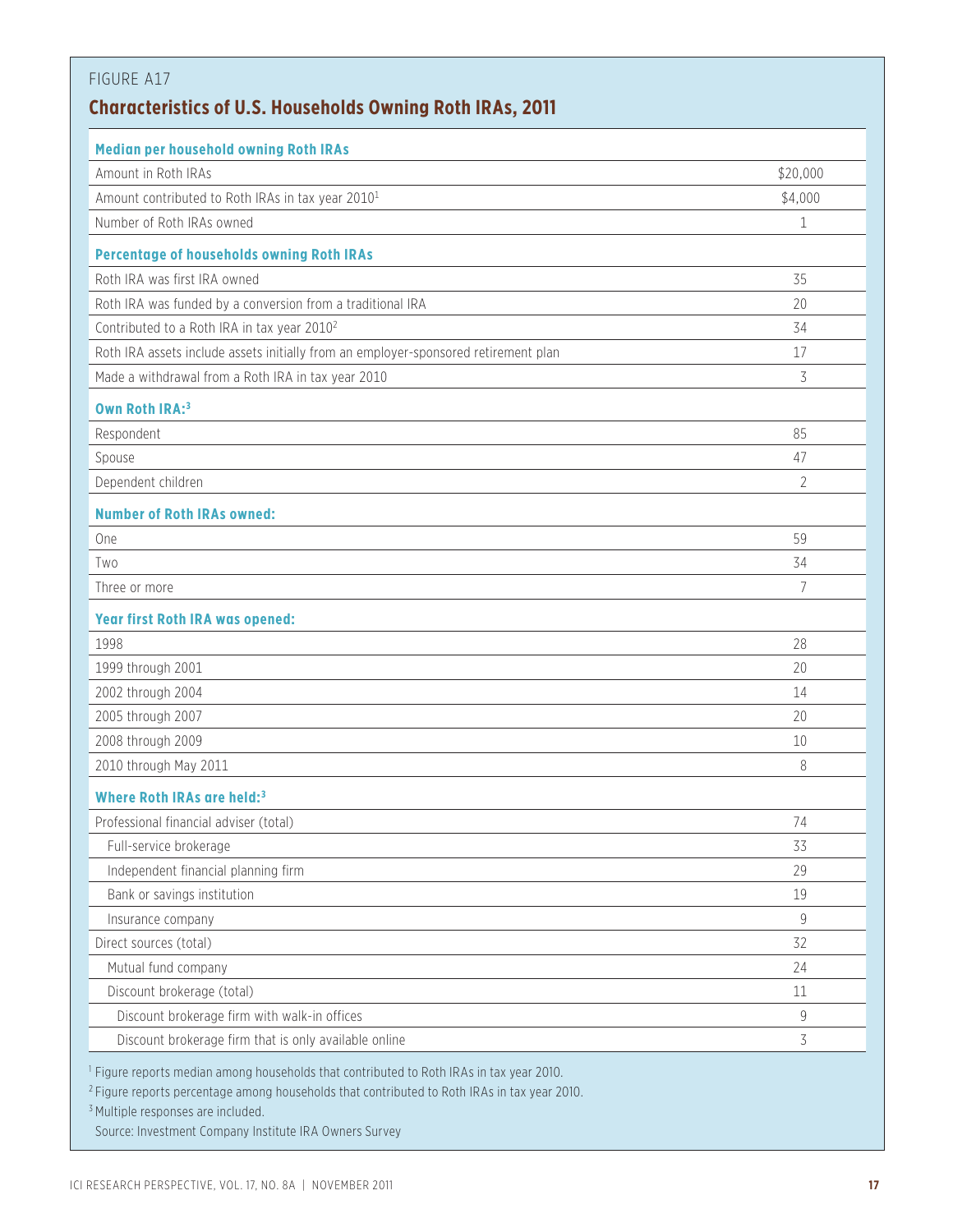### **Characteristics of Households Owning Roth IRAs With and Without Conversions, 2011**

|                                                                    | <b>Roth IRA was funded</b><br>by a conversion from a<br>traditional IRA <sup>1</sup> | <b>Roth IRA was not funded</b><br>by a conversion from a<br>traditional IRA <sup>2</sup> |
|--------------------------------------------------------------------|--------------------------------------------------------------------------------------|------------------------------------------------------------------------------------------|
| <b>Median per household</b>                                        |                                                                                      |                                                                                          |
| Age of household sole or co-decisionmaker for saving and investing | 54 years                                                                             | 47 years                                                                                 |
| Household income <sup>3</sup>                                      | \$90,000                                                                             | \$90,000                                                                                 |
| Household financial assets <sup>4</sup>                            | \$375,000                                                                            | \$200,000                                                                                |
| Household financial assets in all types of IRAs                    | \$105,000                                                                            | \$40,000                                                                                 |
| Amount in Roth IRAs                                                | \$45,000                                                                             | \$15,000                                                                                 |
| Number of Roth IRAs owned                                          | $\mathbf 1$                                                                          | 1                                                                                        |
| <b>Percentage of households</b>                                    |                                                                                      |                                                                                          |
| Household sole or co-decisionmaker for saving and investing:       |                                                                                      |                                                                                          |
| Married or living with a partner                                   | 78                                                                                   | 79                                                                                       |
| Widowed                                                            | $\overline{A}$                                                                       | $\overline{4}$                                                                           |
| College or postgraduate degree                                     | 60                                                                                   | 52                                                                                       |
| Employed full- or part-time                                        | 65                                                                                   | 78                                                                                       |
| Retired from lifetime occupation                                   | 31                                                                                   | 18                                                                                       |
| <b>Year first Roth IRA was opened:</b>                             |                                                                                      |                                                                                          |
| 1998                                                               | 42                                                                                   | 24                                                                                       |
| 1999 through 2001                                                  | 18                                                                                   | 21                                                                                       |
| 2002 through 2004                                                  | 10                                                                                   | 15                                                                                       |
| 2005 through 2007                                                  | 18                                                                                   | 21                                                                                       |
| 2008 through 2009                                                  | 5                                                                                    | 11                                                                                       |
| 2010 through May 2011                                              | 6                                                                                    | 9                                                                                        |

<sup>1</sup> Twenty percent of households owning Roth IRAs have Roth IRAs funded by conversions from traditional IRAs.

<sup>2</sup> Eighty percent of households owning Roth IRAs have Roth IRAs that are not funded by conversions from traditional IRAs.

<sup>3</sup> Total reported is household income before taxes in 2010.

<sup>4</sup> Household financial assets include assets in employer-sponsored retirement plans but exclude the household's primary residence.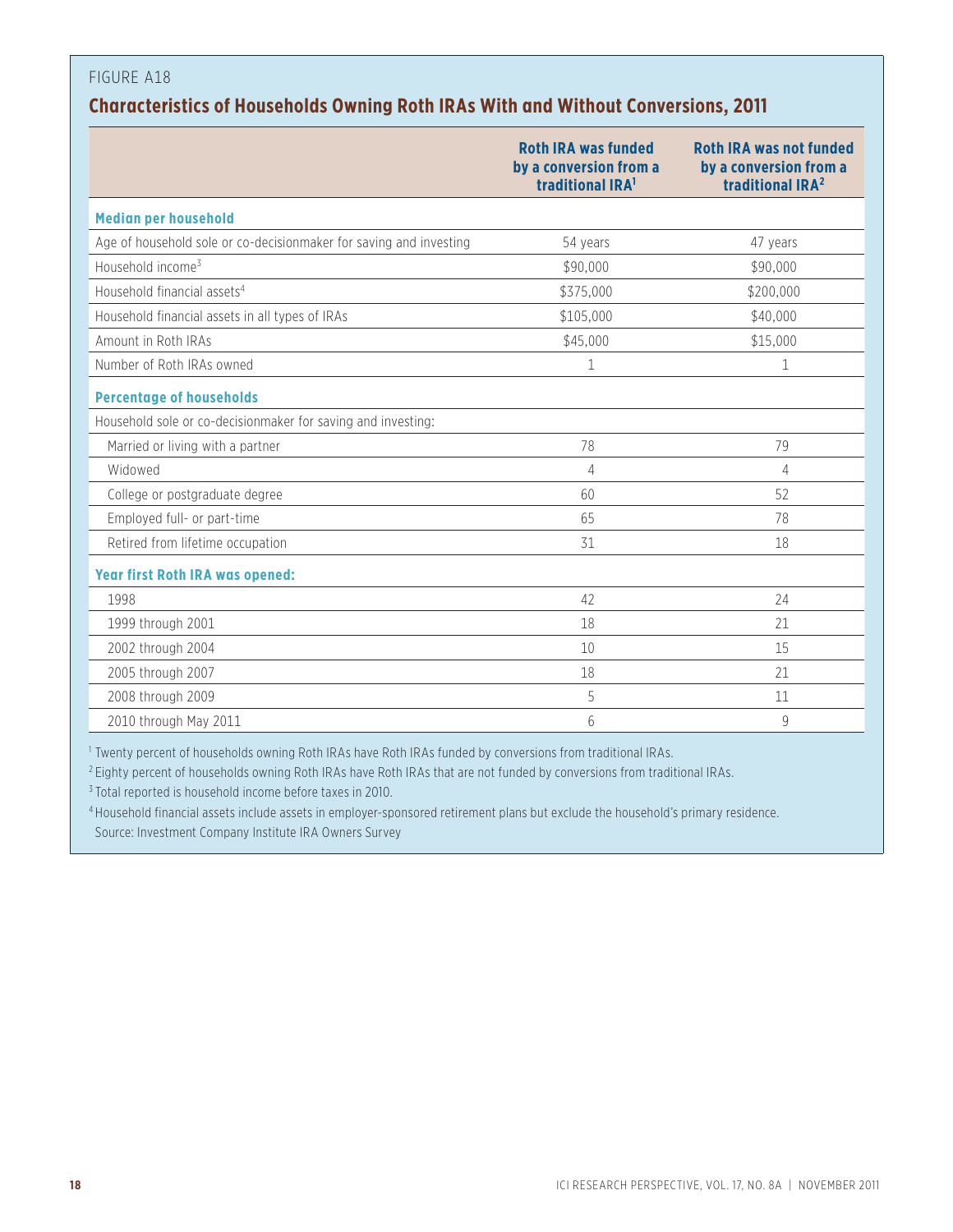### **Traditional IRA Withdrawals Mostly Made by Older Owners**

Households making traditional IRA withdrawals in tax years 2009 and 2010 tended to be older and retired. In tax year 2010, the median age of the household decisionmaker surveyed among households that took traditional IRA withdrawals was 71, compared with 52 among households not taking distributions (Figure A19). In tax year 2009, the median age was 71 for households taking traditional IRA withdrawals and 51 for households not taking distributions. Seventy-five percent of households that took withdrawals were headed by retired individuals in tax year 2010, compared with 71 percent in tax year 2009. Typically, withdrawals from traditional IRAs were taken to fulfill required minimum distributions (RMDs). Sixty-one percent of households owning traditional IRAs in 2011 and making withdrawals in tax year 2010 calculated their withdrawal amount based on the RMD, compared to 48 percent in tax

year 2009, and 64 percent in tax year 2008. Some of the increase in withdrawal activity in tax year 2010 resulted from the return of RMDs, which were suspended in tax year 2009.<sup>12</sup> Twenty-eight percent of traditional IRA–owning households taking withdrawals reported they withdrew lump sums based on needs in tax year 2010, compared with 29 percent in tax year 2009.

Households that were retired and took traditional IRA withdrawals usually took withdrawals to pay for living expenses or to reinvest or save the withdrawal amount in another account. In tax year 2010, nearly 40 percent reported using traditional IRA withdrawals to pay for living expenses, compared to 50 percent in tax year 2009 (Figure A19). Thirty-three percent of households making withdrawals in tax year 2010 reinvested or saved the withdrawal amount in another account, compared with 28 percent in tax year 2009.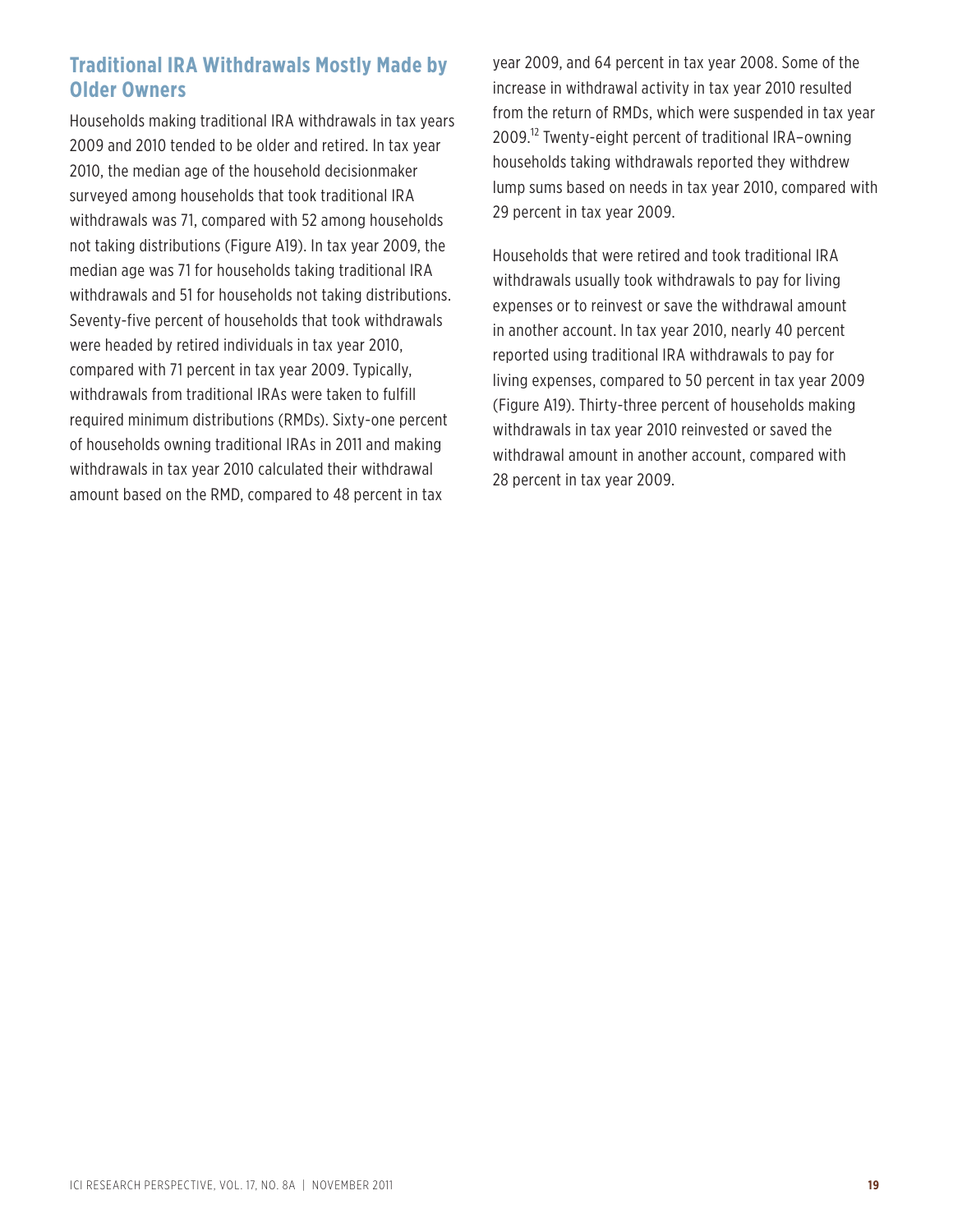### **Most Traditional IRA Withdrawals Are Made to Meet Required Minimum Distributions**

*Characteristics of U.S. households owning traditional IRAs by withdrawal status in tax years 2008–2010*

|                                                                           | Made a<br>withdrawal<br>from a<br>traditional<br><b>IRA</b> in tax<br>year 2008 <sup>1</sup> | <b>Did not make</b><br>a withdrawal<br>from a<br>traditional<br><b>IRA</b> in tax<br>year 2008 <sup>2</sup> | Made a<br>withdrawal<br>from a<br>traditional<br><b>IRA in tax</b><br>year 2009 <sup>3</sup> | <b>Did not make</b><br>a withdrawal<br>from a<br>traditional<br><b>IRA</b> in tax<br>year 2009 <sup>4</sup> | Made a<br>withdrawal<br>from a<br>traditional<br><b>IRA</b> in tax<br>year 2010 <sup>5</sup> | Did not make a<br>withdrawal<br>from a<br>traditional<br><b>IRA</b> in tax<br>year 2010 <sup>6</sup> |
|---------------------------------------------------------------------------|----------------------------------------------------------------------------------------------|-------------------------------------------------------------------------------------------------------------|----------------------------------------------------------------------------------------------|-------------------------------------------------------------------------------------------------------------|----------------------------------------------------------------------------------------------|------------------------------------------------------------------------------------------------------|
| <b>Median per household</b>                                               |                                                                                              |                                                                                                             |                                                                                              |                                                                                                             |                                                                                              |                                                                                                      |
| Age of household sole or co-<br>decisionmaker for saving and<br>investing | 74 years                                                                                     | 50 years                                                                                                    | 71 years                                                                                     | 51 years                                                                                                    | 71 years                                                                                     | 52 years                                                                                             |
| Household income <sup>7</sup>                                             | \$45,000                                                                                     | \$84,000                                                                                                    | \$50,000                                                                                     | \$80,000                                                                                                    | \$50,000                                                                                     | \$85,000                                                                                             |
| Household financial assets <sup>8</sup>                                   | \$200,000                                                                                    | \$150,000                                                                                                   | \$220,000                                                                                    | \$200,000                                                                                                   | \$250,000                                                                                    | \$225,000                                                                                            |
| Household financial assets in all<br>types of IRAs                        | \$62,500                                                                                     | \$35,000                                                                                                    | \$94,000                                                                                     | \$42,500                                                                                                    | \$70,000                                                                                     | \$50,000                                                                                             |
| <b>Percentage of households</b>                                           |                                                                                              |                                                                                                             |                                                                                              |                                                                                                             |                                                                                              |                                                                                                      |
| Household sole or co-decisionmaker for saving and investing:              |                                                                                              |                                                                                                             |                                                                                              |                                                                                                             |                                                                                              |                                                                                                      |
| Married or living with a<br>partner                                       | 63                                                                                           | 71                                                                                                          | 61                                                                                           | 75                                                                                                          | 64                                                                                           | 74                                                                                                   |
| Widowed                                                                   | 24                                                                                           | 5                                                                                                           | 20                                                                                           | 6                                                                                                           | 22                                                                                           | $7\overline{ }$                                                                                      |
| College or postgraduate<br>degree                                         | 32                                                                                           | 47                                                                                                          | 37                                                                                           | 45                                                                                                          | 38                                                                                           | 48                                                                                                   |
| Employed full- or part-time                                               | 29                                                                                           | 73                                                                                                          | 31                                                                                           | 74                                                                                                          | 27                                                                                           | 70                                                                                                   |
| Retired from lifetime<br>occupation                                       | 79                                                                                           | 22                                                                                                          | 71                                                                                           | 23                                                                                                          | 75                                                                                           | 26                                                                                                   |
| How withdrawal was determined:                                            |                                                                                              |                                                                                                             |                                                                                              |                                                                                                             |                                                                                              |                                                                                                      |
| Withdraw to meet the IRS's<br>required minimum distribution               | 64                                                                                           | N/A                                                                                                         | 48                                                                                           | N/A                                                                                                         | 61                                                                                           | N/A                                                                                                  |
| Withdraw a lump sum based<br>on needs                                     | 19                                                                                           | N/A                                                                                                         | 29                                                                                           | N/A                                                                                                         | 28                                                                                           | N/A                                                                                                  |
| Withdraw a regular dollar<br>amount                                       | 8                                                                                            | N/A                                                                                                         | 16                                                                                           | N/A                                                                                                         | 6                                                                                            | N/A                                                                                                  |
| Withdraw a fixed percentage of<br>the account balance                     | $\overline{2}$                                                                               | N/A                                                                                                         | 3                                                                                            | N/A                                                                                                         | 3                                                                                            | N/A                                                                                                  |
| Withdraw an amount based on<br>life expectancy                            | $\mathbf 1$                                                                                  | N/A                                                                                                         | $\overline{2}$                                                                               | N/A                                                                                                         | $1\,$                                                                                        | N/A                                                                                                  |
| Some other way                                                            | $6\,$                                                                                        | N/A                                                                                                         | $\overline{2}$                                                                               | N/A                                                                                                         | $1\,$                                                                                        | N/A                                                                                                  |
| Continued on the next page                                                |                                                                                              |                                                                                                             |                                                                                              |                                                                                                             |                                                                                              |                                                                                                      |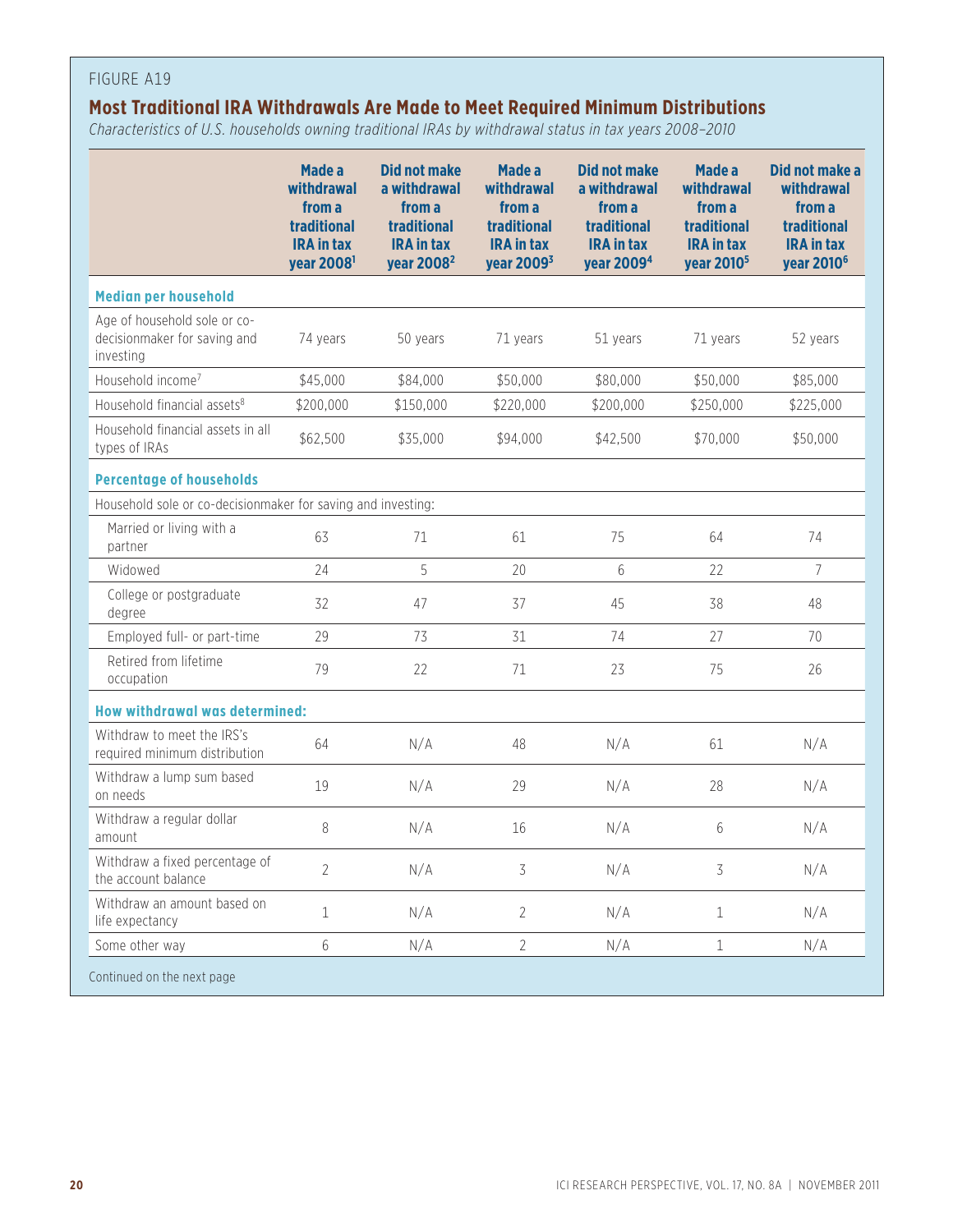#### FIGURE A19 CONTINUED

#### **Most Traditional IRA Withdrawals Are Made to Meet Required Minimum Distributions**

*Characteristics of U.S. households owning traditional IRAs by withdrawal status in tax years 2008–2010*

|                                                                      | Made a<br>withdrawal<br>from a<br>traditional<br><b>IRA</b> in tax<br>year 2008 <sup>1</sup> | Did not make<br>a withdrawal<br>from a<br>traditional<br><b>IRA</b> in tax<br>year 2008 <sup>2</sup> | Made a<br>withdrawal<br>from a<br>traditional<br><b>IRA</b> in tax<br>year 2009 <sup>3</sup> | Did not make<br>a withdrawal<br>from a<br>traditional<br><b>IRA in tax</b><br>year 2009 <sup>4</sup> | Made a<br>withdrawal<br>from a<br>traditional<br><b>IRA in tax</b><br>year 2010 <sup>5</sup> | Did not make a<br>withdrawal<br>from a<br>traditional<br><b>IRA in tax</b><br>year 2010 <sup>6</sup> |
|----------------------------------------------------------------------|----------------------------------------------------------------------------------------------|------------------------------------------------------------------------------------------------------|----------------------------------------------------------------------------------------------|------------------------------------------------------------------------------------------------------|----------------------------------------------------------------------------------------------|------------------------------------------------------------------------------------------------------|
| Purpose of traditional IRA withdrawal in retirement <sup>9, 10</sup> |                                                                                              |                                                                                                      |                                                                                              |                                                                                                      |                                                                                              |                                                                                                      |
| Took withdrawals to pay for<br>living expenses                       | 44                                                                                           | N/A                                                                                                  | 50                                                                                           | N/A                                                                                                  | 39                                                                                           | N/A                                                                                                  |
| Spent it on a car, boat, or big-<br>ticket item other than a home    | 6                                                                                            | N/A                                                                                                  | 6                                                                                            | N/A                                                                                                  | 7                                                                                            | N/A                                                                                                  |
| Spent it on a healthcare<br>expense                                  | 19                                                                                           | N/A                                                                                                  | 16                                                                                           | N/A                                                                                                  | 10                                                                                           | N/A                                                                                                  |
| Used it for an emergency                                             | 14                                                                                           | N/A                                                                                                  | 9                                                                                            | N/A                                                                                                  | 6                                                                                            | N/A                                                                                                  |
| Used it for home purchase,<br>repair, or remodeling                  | 15                                                                                           | N/A                                                                                                  | 14                                                                                           | N/A                                                                                                  | 18                                                                                           | N/A                                                                                                  |
| Reinvested or saved it in<br>another account                         | 31                                                                                           | N/A                                                                                                  | 28                                                                                           | N/A                                                                                                  | 33                                                                                           | N/A                                                                                                  |
| Paid for education                                                   | 3                                                                                            | N/A                                                                                                  | $\overline{2}$                                                                               | N/A                                                                                                  | 4                                                                                            | N/A                                                                                                  |
| Some other purpose                                                   | 12                                                                                           | N/A                                                                                                  | 11                                                                                           | N/A                                                                                                  | 12                                                                                           | N/A                                                                                                  |

<sup>1</sup> Nineteen percent of households owning traditional IRAs withdrew money from them in tax year 2008.

<sup>2</sup> Eighty-one percent of households owning traditional IRAs did not withdraw money from them in tax year 2008.

<sup>3</sup> Fifteen percent of households owning traditional IRAs withdrew money from them in tax year 2009.

<sup>4</sup> Eighty-five percent of households owning traditional IRAs did not withdraw money from them in tax year 2009.

<sup>5</sup> Twenty-two percent of households owning traditional IRAs withdrew money from them in tax year 2010.

<sup>6</sup> Seventy-eight percent of households owning traditional IRAs did not withdraw money from them in tax year 2010.

 $7$  Total reported is household income before taxes in tax year specified.

8 Household financial assets include assets in employer-sponsored retirement plans but exclude the household's primary residence.

9 Figure reported for traditional IRA-owning households that took a withdrawal and either the head of household or spouse is retired.

<sup>10</sup> Multiple responses are included.

N/A = not applicable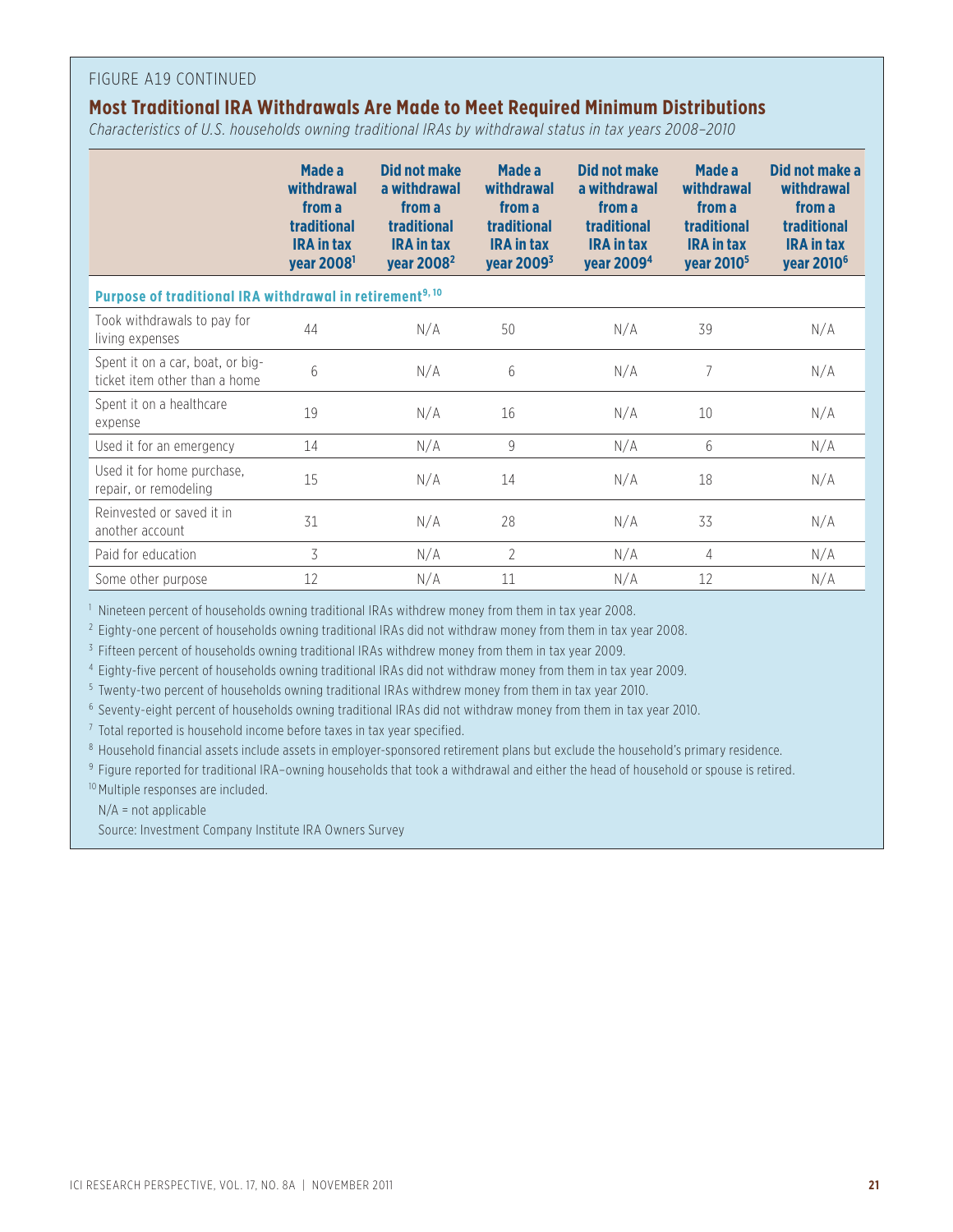### **Notes**

 $1$  Data in this appendix on the number and percentage of households owning IRAs are based on ICI's Annual Mutual Fund Shareholder Tracking Survey conducted in May 2011 of 4,216 randomly selected, representative U.S. households. The standard error for the total sample is  $\pm$  1.5 percentage points at the 95 percent confidence level. For further discussion and additional results from this survey, see Bogdan, Holden, and Schrass 2011.

The demographic and financial characteristics of IRA owners are derived from a separate May 2011 IRA Owners Survey of 2,300 representative U.S. households owning traditional IRAs, Roth IRAs, and employer-sponsored IRAs (SEP IRAs, SAR-SEP IRAs, and SIMPLE IRAs). The standard error for the total sample is  $\pm$  2.0 percentage points at the 95 percent confidence level. IRA ownership does not include ownership of Coverdell Education Savings Accounts (formerly called Education IRAs).

- $2$  For the rules governing IRAs, see Internal Revenue Service 2011. For a brief history of IRAs and a discussion of the various features of the different types of IRA, see Holden et al. 2005. For definitions of key terms related to IRAs and retirement saving, see pages 27–28 of Holden and Schrass 2011.
- <sup>3</sup> See Holden et al. 2005 for a discussion of the history of IRAs. For a discussion of the evolving role of IRAs in U.S. retirement planning, see Sabelhaus and Schrass 2009.
- <sup>4</sup> For a discussion of age and cohort effects, see Sabelhaus and Schrass 2009.
- $5$  In 2011, 28 percent of all IRA assets were held by households headed by members of the Silent and GI Generations. Households headed by members of Generation X held 12 percent of IRA assets and households headed by members of Generation Y held 5 percent of all IRA assets.
- $6$  Prior to 2006, Roth IRAs could not directly accept rollovers from employer-sponsored retirement plans. Starting in 2006, Roth accounts in 401(k) and 403(b) plans could be rolled over to Roth IRAs. The Pension Protection Act of 2006 allows direct rollovers of non-Roth amounts in qualified employersponsored retirement plans to Roth IRAs starting in 2008. For a complete discussion of the specific rules, see Internal Revenue Service 2011. Among Roth IRA–owning households in 2011, 17 percent reported that their Roth IRAs contained assets that were initially from an employer-sponsored retirement plan (see Figure A17).
- $7$  In aggregate, 47 percent of the \$4.9 trillion in IRAs at the end of the second quarter of 2011 was invested in mutual funds (see Investment Company Institute 2011). For more information on the asset allocation of individual traditional IRA investors, see Holden and Bass 2011.
- <sup>8</sup> See discussion and Figure 18 in Holden and Schrass 2011.
- $9$  See Holden et al. 2005 for a discussion of the relationship between demographic characteristics and the propensity to save. For additional discussion, see also Brady and Bogdan 2011a and 2011b and Sabelhaus, Bogdan, and Schrass 2008.
- $10$  For data on aggregate Roth IRA assets, contributions, and conversions, see Investment Company Institute 2011. For reference on rules governing IRAs, see Internal Revenue Service 2011.
- <sup>11</sup> In 2010, taxpayers who made conversions to Roth IRAs had the option of paying the taxes over two years (2011 and 2012). For additional detail, see Internal Revenue Service 2011.
- <sup>12</sup> In 2008, the Worker, Retiree, and Employer Recovery Act suspended RMDs from traditional IRAs and other retirement accounts for tax year 2009. For additional information on the suspension of RMDs, see Internal Revenue Service 2010.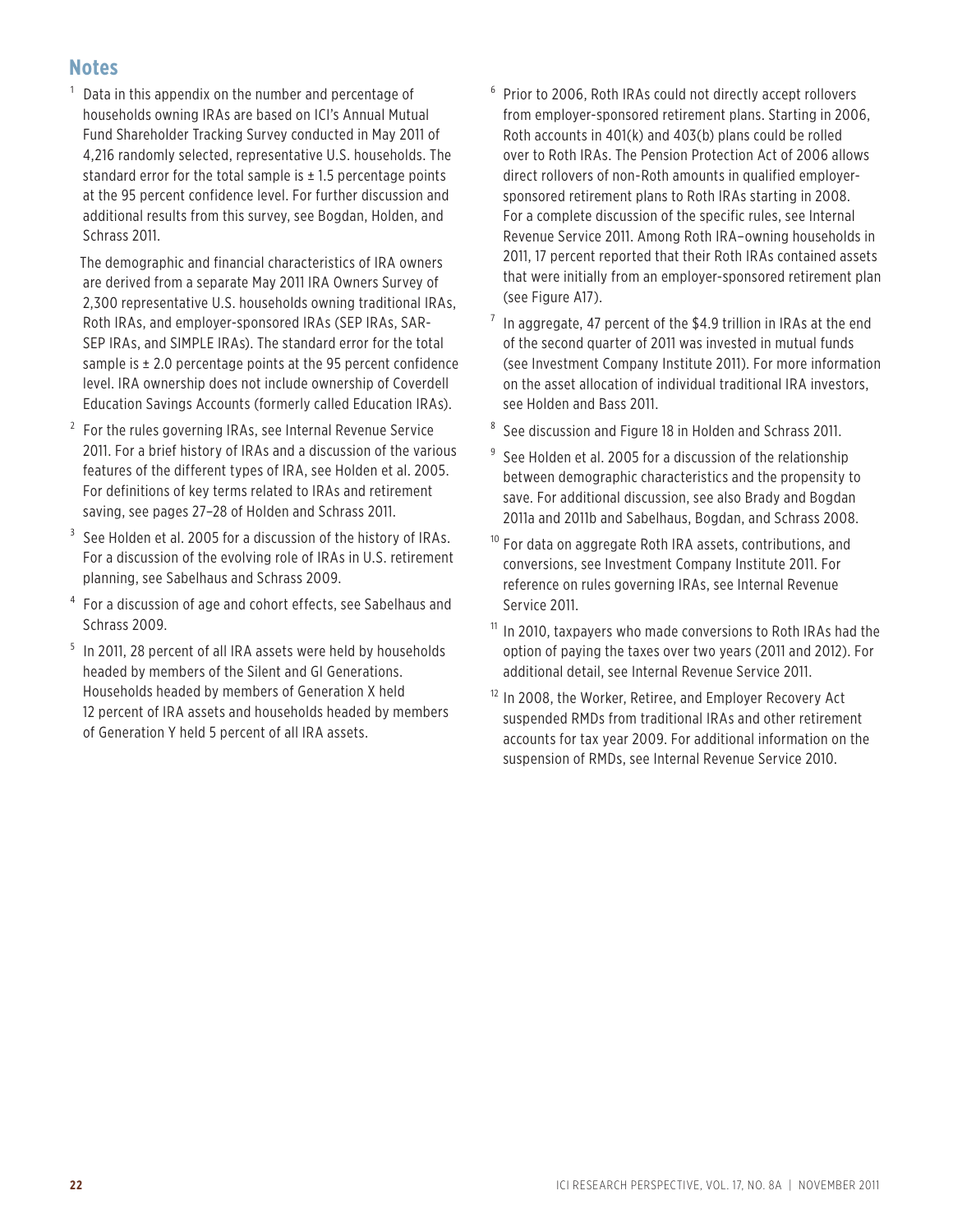#### **References**

Bogdan, Michael, Sarah Holden, and Daniel Schrass. 2011. "Ownership of Mutual Funds, Shareholder Sentiment, and Use of the Internet, 2011." *ICI Research Perspective* 17, no. 5 (October). Available at http://www.ici.org/pdf/per17-05.pdf.

Brady, Peter, and Michael Bogdan. 2011a. "Who Gets Retirement Plans and Why: An Update." *ICI Research Perspective* [17, no. 3 \(March\). Available at www.ici.org/pdf/](http://www.ici.org/pdf/per17-03.pdf) per17-03.pdf.

Brady, Peter, and Michael Bogdan. 2011b. "Who Gets Retirement Plans and Why, 2010." *ICI Research Perspective* [17, no. 7 \(October\). Available at www.ici.org/pdf/](http://www.ici.org/pdf/per17-07.pdf) per17-07.pdf.

Holden, Sarah, and Steven Bass. 2011. *The IRA Investor Profile: Traditional IRA Investors' Asset Allocation, 2007 and 2008*. Washington, DC: Investment Company Institute [\(September\). Available at www.ici.org/pdf/](http://www.ici.org/pdf/rpt_11_ira_asset.pdf) rpt\_11\_ira\_asset.pdf.

Holden, Sarah, Kathy Ireland, Vicky Leonard-Chambers, and Michael Bogdan. 2005. "The Individual Retirement Account at Age 30: A Retrospective." *Investment Company Institute Perspective* [11, no. 1 \(February\). Available at www.ici.org/](http://www.ici.org/pdf/per11-01.pdf) pdf/per11-01.pdf.

Holden, Sarah, and Daniel Schrass. 2011. "The Role of IRAs in U.S. Households' Saving for Retirement, 2011." *ICI Research Perspective* 17, no. 8 (November). Available at www.ici.org/pdf/per17-08.pdf.

Internal Revenue Service. 2010. *Publication 590, Individual Retirement Arrangements (IRAs) For Use in Preparing 2009 Returns*[. Available at www.irs.gov/pub/irs-prior/](http://www.irs.gov/pub/irs-prior/p590--2009.pdf) p590--2009.pdf.

Internal Revenue Service. 2011. *Publication 590*, *Individual Retirement Arrangements (IRAs) For Use in Preparing 2010 Returns*[. Available at www.irs.gov/pub/irs-pdf/](http://www.irs.gov/pub/irs-pdf/p590.pdf) p590.pdf.

Investment Company Institute. 2011. "The U.S. Retirement Market, Second Quarter 2011" (September). Available at www.ici.org/info/ret\_11\_q2\_data.xls.

Sabelhaus, John, Michael Bogdan, and Daniel Schrass. 2008. *Equity and Bond Ownership in America, 2008*. Washington, DC: Investment Company Institute and New York, NY: Securities Industry and Financial Markets Association. Available at www.ici.org/pdf/rpt\_08\_equity\_owners.pdf.

Sabelhaus, John, and Daniel Schrass. 2009. "The Evolving Role of IRAs in U.S. Retirement Planning." *Investment Company Institute Research Perspective* 15, no. 3 (November). Available at www.ici.org/pdf/per15-03.pdf.

U.S. Census Bureau. 2011. "Income, Poverty, and Health Insurance Coverage in the United States: 2010." *Current Population Reports, P60-239* (September). Washington, DC: U.S. Government Printing Office. Available at www.census.gov/prod/2011pubs/p60-239.pdf.